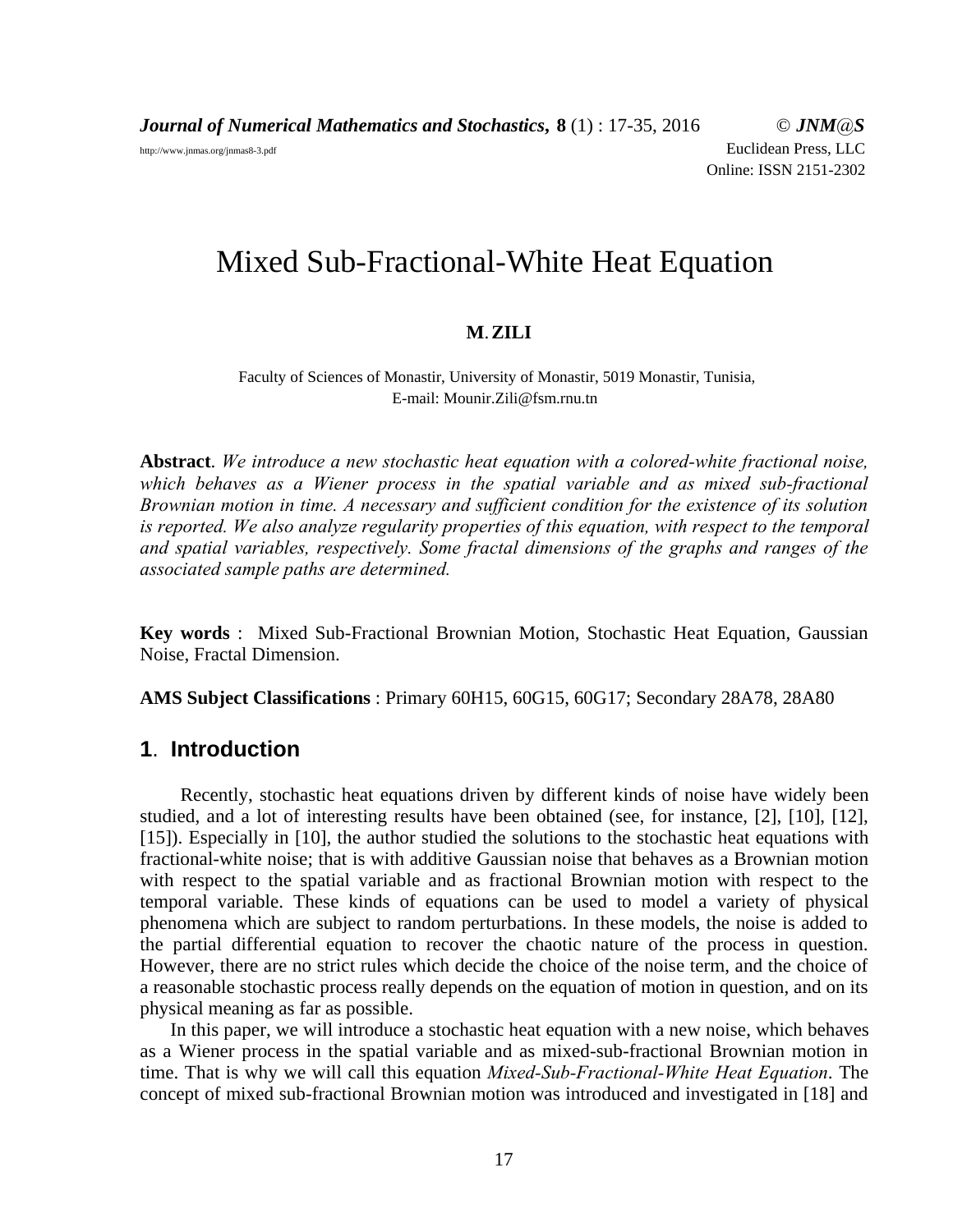[3]. It is a linear combination of a finite number of sub-fractional Brownian motions. So it is, in fact, an extension of both the sub-fractional Brownian motion and the Brownian motion; and this is an advantage of this process. It preserves many properties of the well known mixed fractional Brownian motion (see e.g. [4], [20]) but not the stationarity of the increments. It has been proven in [18] that the mixed sub-fractional Brownian motion could serve to get a good model of certain phenomena, taking not only the sign (as in the case of the fractional Brownian motion and the sub-fractional Brownian motion), but also the strength of dependence between the increments of the phenomena into account; and this is another reason making the *Mixed-Sub-Fractional-White Heat Equation* interesting to be investigated. For more information about the mixed sub-fractional Brownian motion see [18], [19] and [3]. A main purpose of this paper is to study some fine properties of the solution to the Mixed-Sub-Fractional-White Heat Equation. More precisely we will give a necessary and sufficient condition for the existence of its solution. Then we will analyze its regularity properties, with respect to the temporal and to the spatial variables. Given the importance of the fractal dimensions of subsets of  $\mathbb{R}^d$  for their geometrical complexities, we will also investigate the Hausdorff and Packing dimensions of the graphs and the ranges of the pertaining solution sample paths.

The rest of this paper is organized as follows. In Section 2, we will state some necessary definitions and some important properties of the mixed-sub fractional Brownian motion, and we will present some new characteristics of this process, useful for this study.

In section 3, we introduce our new *mixed-sub-fractional Gaussian* noise and define the Wiener integral with respect to it. Then, we will introduce the Mixed-Sub-Fractional-White Heat Equation, and investigate the existence and mixed-self similarity property of its solution. The last section will be devoted to the study of the regularity of the solution to this equation, in time then in space, and to the investigation of the Hausdorff and Packing dimensions of the graphs and the ranges of the solution sample paths.

## **2**. **Mixed Sub**-**Fractional Brownian Motion**

The sub-fractional Brownian motion (sfBm) is an extension of a Brownian motion, which was investigated in many papers (e.g. [11], [13]). It is a stochastic process  $\xi^H = {\xi_t^H; t \ge 0}$ , defined on a probability space  $(\Omega, F, \mathbb{P})$  by

$$
\forall t \in \mathbb{R}_+, \quad \xi_t^H = \frac{B_t^H + B_{-t}^H}{\sqrt{2}}, \tag{1}
$$

where  $H \in (0, 1)$ , and  $\{B^H(t), t \in \mathbb{R}\}\$  is a fractional Brownian motion (fBm) on the whole real line; i.e.  $B<sup>H</sup>$  is a continuous and centered Gaussian process with the covariance function

$$
Cov(B^{H}(t), B^{H}(s)) = 1/2 (|t|^{2H} + |s|^{2H} - |t-s|^{2H}).
$$
\n(2)

The index *H* is the Hurst parameter of  $B<sup>H</sup>$ . The sfBm arises from occupation time fluctuations of branching particle systems with a Poisson initial condition [11].

For *N* ∈  $\mathbb{N} \setminus \{0\}$ , *H* =  $(H_1, H_2, \ldots, H_N)$  ∈  $(0, 1)^N$  &  $a = (a_1, a_2, \ldots, a_N)$  ∈  $\mathbb{R}^N \setminus \{(0, \ldots, 0)\}$ , the mixed sub-fractional Brownian motion (msfBm), of parameters *N*, *a* and *H*, is the process  $S = \{S_t^H(N, a); t \ge 0\} = \{S_t^H; t \ge 0\}$ , defined on the probability space  $(\Omega, F, \mathbb{P})$  by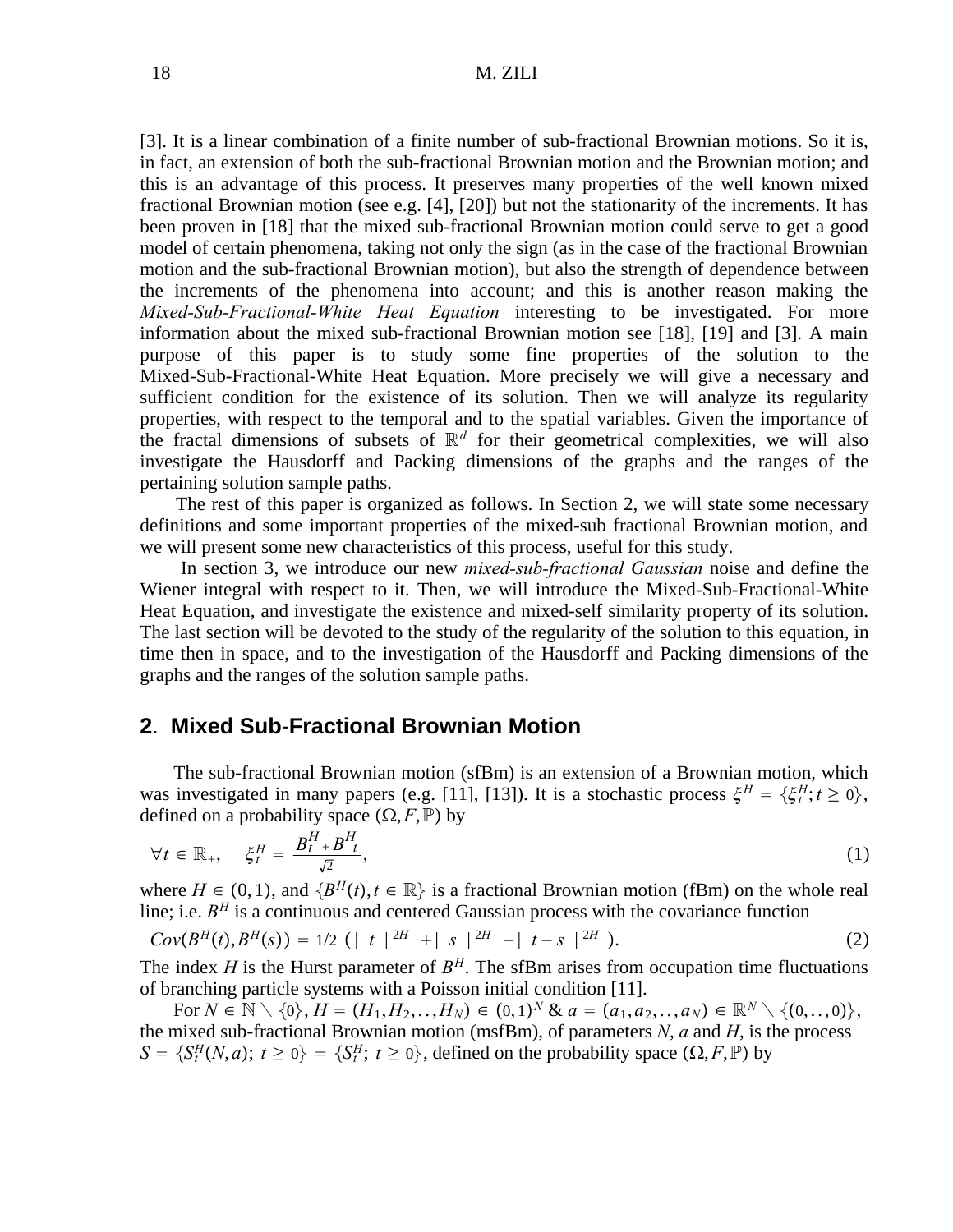$$
\forall t \in \mathbb{R}_+, \quad S_t^H(N, a) = \sum_{i=1}^N a_i \xi^{H_i}(t), \tag{3}
$$

where  $(\xi^{H_i})_{i\in\{1,\dots,N\}}$  is a family of independent sub-fractional Brownian motions of Hurst parameters  $H_i$  defined on  $(\Omega, F, \mathbb{P})$ .

If  $N = 1$ , and  $a_1 = 1$ ,  $S^H = \xi^H$  is a sub-fractional Brownian motion, and if  $N = 1$ ,  $H_1 = 1/2$  and  $a_1 = 1$ ,  $S^H$  is a standard Brownian motion. So, the msfBm is more general, and mainly for that reason, (see [18]), this process is interesting to be investigated.

The msfBm has been introduced by El-Nouty and Zili in [3], in the particular case where  $N = 2$  and  $H_1 = \frac{1}{2}$ . Then, it has been generalized and further investigated by Zili in [18]. In the following lemma, we state some properties of this process, which will be useful in this paper. For proofs of these properties and for more information on this process, the reader can see [18].

## **Lemma 2**.**1**. *The msfBm satisfies the following properties:*

1. 
$$
S_t^H
$$
 is a centered Gaussian process.  
\n2.  $\forall s \in \mathbb{R}_+, \forall t \in \mathbb{R}_+,$   
\n $R_{a,H}(t,s) = Cov(S_t^H(a), S_s^H(a))$   
\n $= \sum_{i=1}^N a_i^2 \{t^{2H_i} + s^{2H_i} - 1/2[(s+t)^{2H_i} + |t-s|^{2H_i}]\}.$  (4)

*3.* (*Mixed-self-similarity* property<sup>\*</sup>) *For any h* > 0*, the processes*  $\{S_{ht}^H(a)\}$  *and*  $\{S_t^H(a_1h^{H_1}, a_2h^{H_2}, \ldots, a_Nh^{H_N})\}$  have the same law.

Let us further investigate this process, to enable a study the heat equation driven by it.

**Remark 2.1.** If  $H_i = \frac{1}{2}$  for every non-zero parameter  $a_i$  and  $i \in \{1, ..., N\}$ , the processes  $S<sup>H</sup>(a)$  and  $\sqrt{\sum_{i=1}^{N} a_i^2 B_t}$  have the same law, where *B* denotes the standard Brownian motion. In this case, the associated heat equation had earlier been investigated in many works (e.g. [10]). That is why, in this paper, we will be interested only on the case when *for all i*  $\in \{1, ..., N\}$  *such that*  $a_i \neq 0$ *, we have*  $H_i \geq 1/2$ , (5) and *we have at least i*  $\in \{1, ..., N\}$  *such that*  $a_i \neq 0$  *and H<sub>i</sub> > 1/2.* (6)

Moreover, some of our results will be true only under the condition: *for all i* ∈  $\{1, \ldots, N\}$  *such that a<sub>i</sub>* ≠ 0,*we have H<sub>i</sub>* > 1/2. (7) And in all the sequel of this paper we will denote  $H_{i_0} = \min\{H_i : i \in \{1, ..., N\}; H_i > 1/2 \text{ and } a_i \neq 0\}.$  (8) Furthermore, the following lemma gives a moving average representation of the msfBm.

**Lemma 2**.**2**. *If condition (7) holds, then for every t,*

\_\_\_\_\_\_\_\_

<sup>\*</sup>The notion of Mixed-self-similarity property was first introduced in 2006 by Zili [20].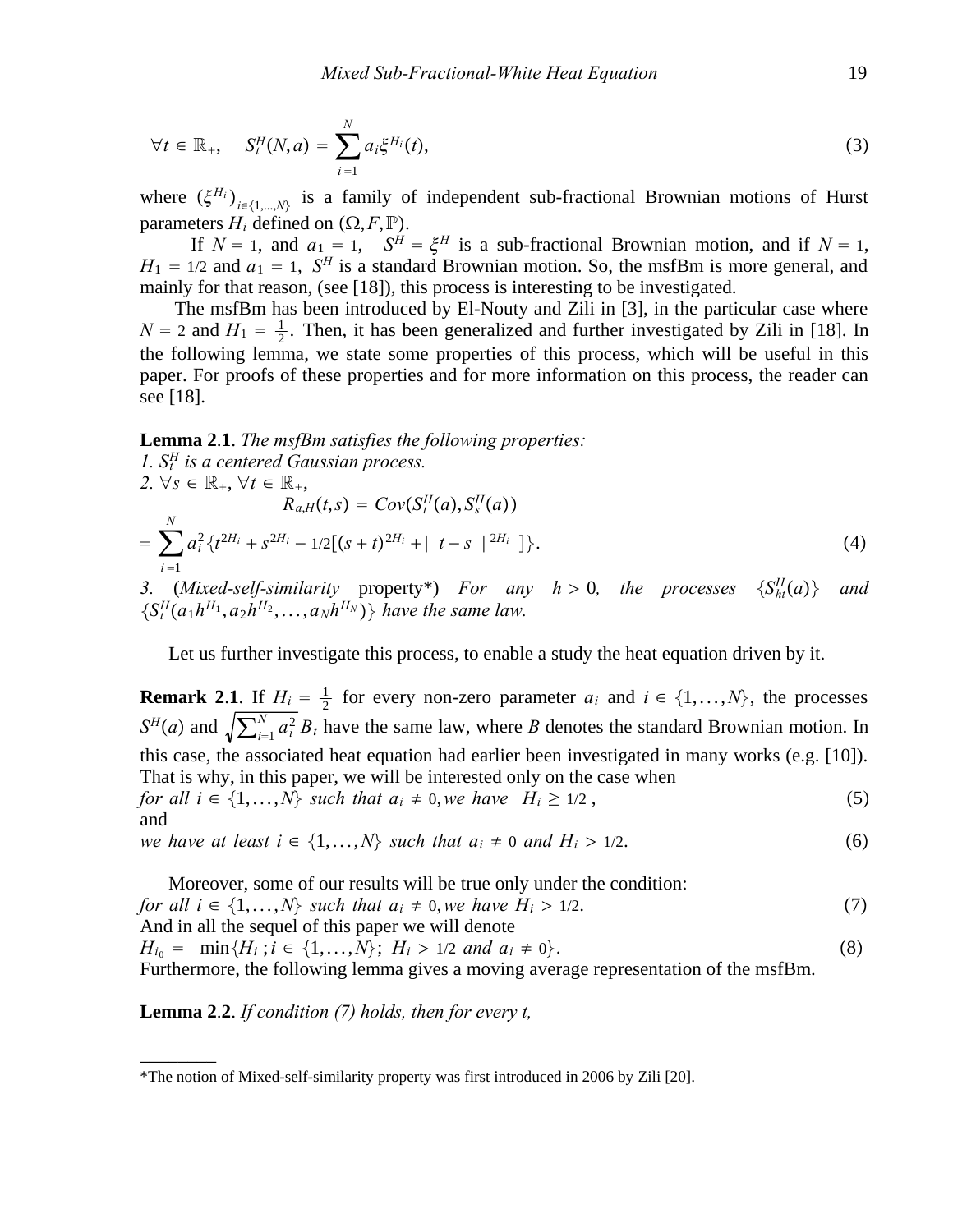$$
S_t^H(a) = \sum_{i=1}^N a_i C(H_i) (H_i - \frac{1}{2}) \int_{\mathbb{R}} \int_0^t \left[ (u-s)_+^{H_i - \frac{3}{2}} + (u+s)_-^{H_i - \frac{3}{2}} \right] du \, dW_i(s), \tag{9}
$$

*where*  $W_i$ ;  $i \in \{1, ..., N\}$  are independent Brownian measures on R, and

$$
C(H_i) = \left(2\int_0^\infty \left((1+s)^{H_i - \frac{1}{2}} - s^{H_i - \frac{1}{2}}\right)^2 ds + \frac{1}{2H_i}\right)^{-\frac{1}{2}}.
$$
\n(10)

*Proof.* By the independence of the processes  $\xi_{H_i}$ ;  $i \in \{1, ..., N\}$  and by the moving average representation of the sfBm given in [11] we get

$$
S_t^H(a) = \sum_{i=1}^N C(H_i) \int_{\mathbb{R}} \left[ (t-s)_+^{H_i - \frac{1}{2}} + (t+s)_-^{H_i - \frac{1}{2}} - 2(-s)_+^{H_i - \frac{1}{2}} \right] dW_i(s), \tag{11}
$$

where  $W_i$ ;  $i \in \{1, ..., N\}$  are independent Brownian measures on R, and  $C(H_i)$  is defined by (10). Then, we easily check that

$$
(t-s)^{\frac{H_i-\frac{1}{2}}{2}} + (t+s)^{\frac{H_i-\frac{1}{2}}{2}} - 2(-s)^{\frac{H_i-\frac{1}{2}}{2}} = (H_i - \frac{1}{2}) \int_0^t \left[ (u-s)^{\frac{H_i-\frac{3}{2}}{2}} + (u+s)^{\frac{H_i-\frac{3}{2}}{2}} \right] du,
$$
(12)

for every  $H_i \in (\frac{1}{2}, 1)$  and  $(t, s) \in \mathbb{R}^2$ . Finally, from (11) and (12) we deduce trivially equation (9).

The following proposition will play a very important role in all the rest of this paper.

**Proposition 2**.**1**. *If Conditions(5) and (6) are satisfied then, there exist two positive constants C*<sup>1</sup> *and C*<sup>2</sup> *such that,*

$$
C_1 \mid u - v \mid^{2H_{i_0-2}} \leq \frac{\partial^2 R_{a,H}(u,v)}{\partial u \partial v} \leq C_2 \mid u - v \mid^{2H_{i_0-2}},
$$
  
for every  $u, v \in [0, T]$ . (13)

*Proof*. By Equation (4) we easily get

$$
\frac{\partial^2 R_{a,H}(s,t)}{\partial s \partial t} = \sum_{i=1}^N a_i^2 H_i (2H_i - 1) [\mid t - s \mid^{2H_i - 2} -(t + s)^{2H_i - 2}]. \tag{14}
$$

Hence, a simple calculation allows us to arrive at equation (13) with

$$
C_1 = a_{i_0}^2 H_{i_0} (2H_{i_0} - 1) \quad \text{and} \quad C_2 = 2 \sum_{i=1}^N a_i^2 H_i (2H_i - 1) T^{2(H_i - H_{i_0})}.
$$

# **3**. **The Heat Equation Driven by Mixed**-**Sub**-**Fractional Noise**

The aim of this paper is to study the stochastic partial differential equation

$$
\begin{aligned}\n\frac{\partial u_{a,H}}{\partial t} &= \frac{1}{2} \Delta u_{a,H} + W_{a,H}, \ t \in [0, T], \ x \in \mathbb{R}^d, \\
u_{a,H}(\cdot, 0) &= 0,\n\end{aligned} \tag{15}
$$

where  $W_{a,H} = \{W_{a,H}(t,A); t \in [0,T], A \in \mathcal{B}_b(\mathbb{R}^d)\}\)$  is a centered random noise with covariance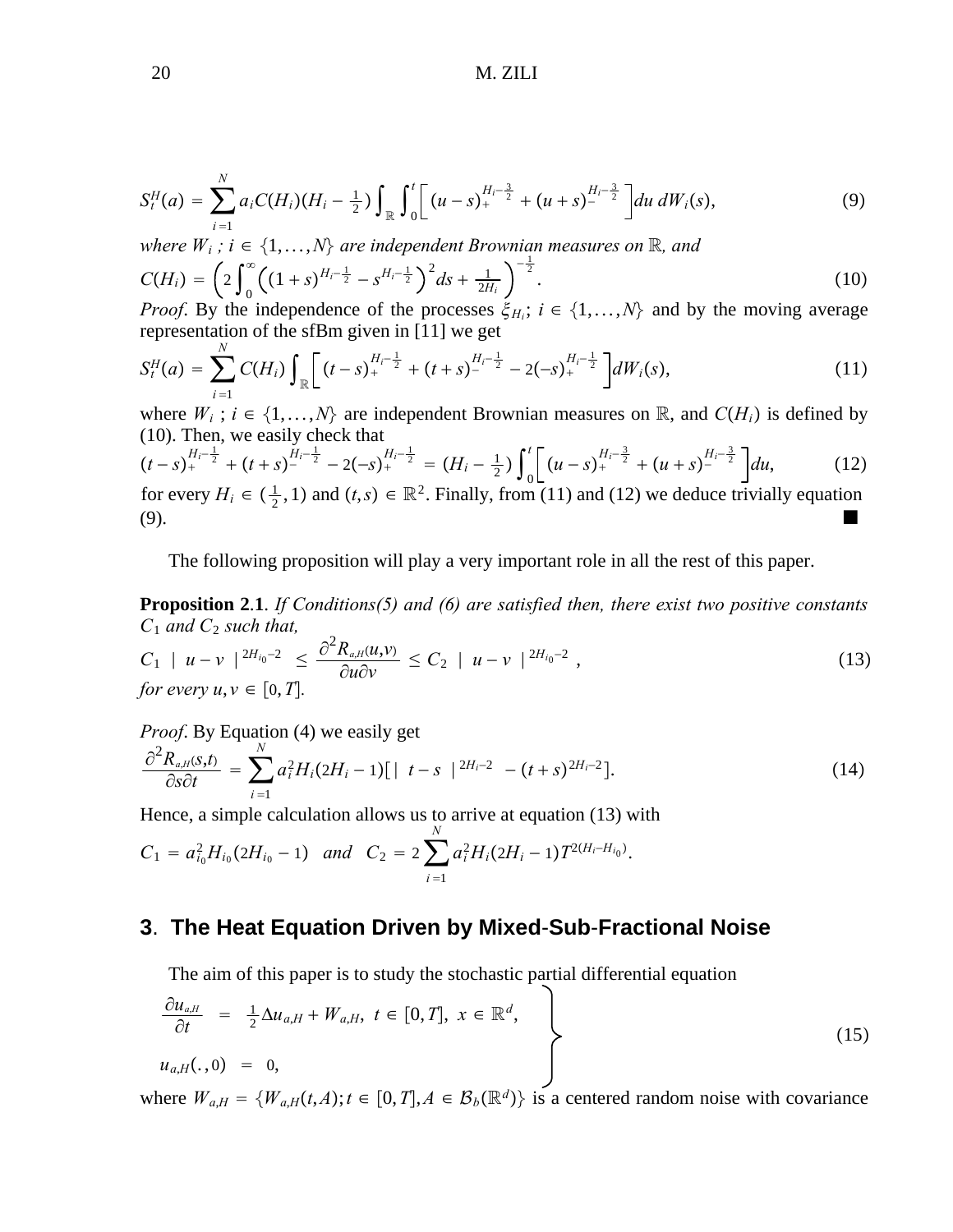given by:

$$
\mathbb{E}(W_{a,H}(t,A)W_{a,H}(s,B)) = R_{a,H}(t,s)\lambda(A \cap B), \qquad (16)
$$

where  $\lambda$  is the Lebesgue measure, and  $R_{a,H}$  is the covariance defined by (4). We will call this noise *mixed-sub-fractional-white* because it behaves as a msfBm in time and as a Wiener process (white) in space. The stochastic partial differential equation (15) will be called *mixed-sub-fractional heat equation.*

The canonical Hilbert space associated to the noise  $W_{a,H}$  is defined as follows. First, consider E to be the set of linear combinations of elementary functions  $\mathbf{1}_{[0,t]} \times A$ ,  $t \in [0,T]$ ,  $A \in \mathcal{B}_b(\mathbb{R}^d)$ , and  $\mathcal{H}_{a,H}$  be the Hilbert space defined as the closure of  $\mathcal E$  with respect to the inner product

$$
\langle \mathbf{1}_{[0,t]} \times A, \mathbf{1}_{[0,s]} \times B \rangle_{\mathcal{H}} := \mathbb{E}(W_{a,H}(t,A)W_{a,H}(s,B)).
$$
  
We have for  $g, h \in \mathcal{H}_{a,H}$ , smooth enough,  

$$
\langle g, h \rangle_{\mathcal{H}_{a,H}} = \int_0^T \int_0^T du dv \int_{\mathbb{R}^d} dy \frac{\partial^2 R_{a,H}(u,v)}{\partial u \partial v} g(y,u) h(y,v).
$$
 (17)

By a routine extension of the construction described, in an example in [10] and [15], it is possible to define Wiener integrals with respect to the process  $W_{a,H}$ . This Wiener integral will act as an isometry between the Hilbert space  $\mathcal{H}_{a,H}$  and  $L^2(\Omega)$  defined by

$$
\mathbb{E}\int_{0}^{T}\int_{\mathbb{R}^{d}}\varphi(u,y)W_{a,H}(du,dy)\int_{0}^{T}\int_{\mathbb{R}^{d}}\psi(u,y)W_{a,H}(du,dy)
$$
\n
$$
=\int_{0}^{T}\int_{0}^{T}\mu_{a,H}(du,dv)\int_{\mathbb{R}^{d}}dy\varphi(u,y)\psi(v,y),\tag{18}
$$
\nfor any function  $\varphi$ ,  $\psi$  such that

for any function  $\varphi, \psi$  such that

$$
\int_{0}^{1} \int_{0}^{1} d \mid \mu_{a,H} \mid (u, v) \int_{\mathbb{R}^{d}} dy \mid \varphi(u, y) \mid \quad |\varphi(v, y)| < \infty,
$$
\nand\n
$$
\int_{0}^{T} \int_{0}^{T} d \mid \mu_{a,H} \mid (u, v) \int_{\mathbb{R}^{d}} dy \mid \psi(u, y) \mid \quad |\psi(v, y)| < \infty,
$$
\nwhere  $\mu_{a,H}$  is the measure\n
$$
d\mu_{a,H}(u, v) = \frac{\partial^{2} R_{a,H}}{\partial u \partial x_{a}}(u, v) du dv,
$$
\n(19)

$$
d\mu_{a,H}(u,v) = \frac{\partial \mathbf{R}_{a,H}}{\partial u \partial v}(u,v) du dv,
$$
\n(19)

and  $|\mu_{a,H}|$  denotes the total variation measure associated to  $\mu_{a,H}$ .

The following transfer formula will be needed in the sequel.

**Proposition 3.1.** *If Condition (7) holds, for every*  $g \in H_{a,H}$  *then* 

$$
\int_{0}^{T} \int_{\mathbb{R}^{d}} g(s, y) dW_{a}^{H}(s, y) = \sum_{i=1}^{N} a_{i} C(H_{i}) (H_{i} - 1/2)
$$
  
\n
$$
\times \int_{\mathbb{R}} \int_{\mathbb{R}^{d}} \int_{\mathbb{R}} \mathbf{1}_{(0, T)} (u) g(u, y) \Big[ (u - s)_{+}^{H_{i} - \frac{3}{2}} + (u + s)_{-}^{H_{i} - \frac{3}{2}} \Big] du dW_{i}(s, y),
$$
  
\nwhere Wi, for  $i \in \{1, ..., N\}$ , are independent space-time white noises with covariance  
\n
$$
\mathbb{E}(W_{i}(s, A) W_{i}(t, B)) = (t \wedge s) \lambda (A \cap B),
$$
  
\nand  
\n
$$
C(H_{i}) = \Big[ 2 \int_{0}^{\infty} ((1 + s)^{H_{i} - \frac{1}{2}} - s^{H_{i} - \frac{1}{2}})^{2} ds + \frac{1}{2H_{i}} \Big]^{-\frac{1}{2}}.
$$
\n(21)

*Proof*. This proposition is a straightforward consequence of the moving average expression for the msfBm  $(11)$ .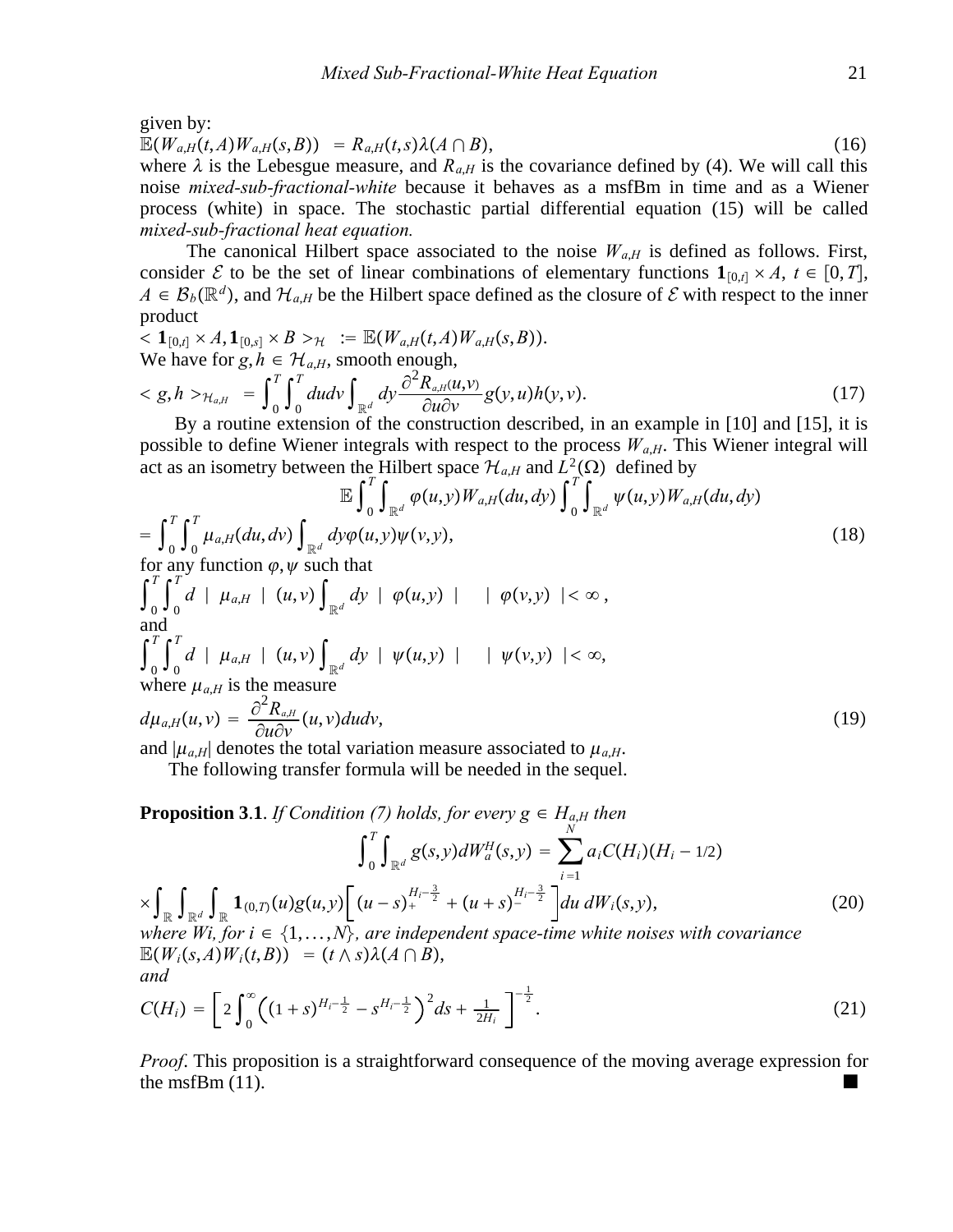Next let us define the mild solution of the sub-mixed heat equation (15).

**Definition 3.1**. If we denote by  $\{u_{a,H}(t,x); t \in [0,T], x \in \mathbb{R}^d\}$ , the process defined by  $u_{a,H}(t,x) := \int_0^t$  $\int_{\mathbb{R}^d} G(t - v, x - y) W_{a,H}(dv, dy),$ (22) where the above integral is a Wiener integral with respect to the noise  $W_{a,H}$  and  $G$  is the Green

$$
G(t,x) = \begin{cases} (2t)^{-d/2} \exp\left(\frac{|x|^2}{2t}\right), & \text{if } t > 0, x \in \mathbb{R}^d \\ 0, & \text{if } t \leq 0, x \in \mathbb{R}^d, \end{cases}
$$
 (23)

then the process  $u_{a,H}$  is called the *mild solution* of the stochastic heat equation (15).

In the following proposition, we will give a necessary and sufficient condition for existence of the mixed-sub-fractional heat equation mild solution.

**Proposition 3**.**2**. *If Conditions(5) and (6) are satisfied, then the solution to the mixed-sub-fractional heat equation (15) exists if and only if*  $d < 4H_{i_0}$ *.* 

*Proof.* By (18) and (22),  
\n
$$
\mathbb{E}(u_{a,H}^2(t,x)) = \int_0^t \int_0^t \mu_{a,H}(du, dv) \int_{\mathbb{R}^d} dy \ G(x-y,t,u)G(x-y,t,v).
$$
\n(24)

So it follows from (19) and Proposition 2.1 that  
\n
$$
C_1I(t,x) \le \mathbb{E}(u_{a,H}^2(t,x)) \le C_2I(t,x),
$$
\n(25)

where

$$
I(t,x) = \int_0^t \int_0^t du dv \mid u - v \mid^{2H_{i_0}-2} \int_{\mathbb{R}^d} dy G(x - y, t, u) G(x - y, t, v).
$$
 (26)

Using (23) and making a suitable change of variables, we obtain

$$
\int_{\mathbb{R}^d} dy \ G(x - y, t, u) G(x - y, t, v) = \left(\frac{\pi}{2(2t - u - v)}\right)^{d/2}.
$$
\n(27)

Hence, from (25), (26) and (27), we deduce that the solution to the mixed-sub-fractional heat equation (15) exists if and only if

$$
\int_0^t \int_0^t du dv \quad | \quad u - v \mid \quad ^{2H_{i_0}-2} \quad (2t - u - v)^{-d/2} < \infty. \tag{28}
$$

And we easily check that (28) is true if and only if  $d < 4H_{i_0}$ .

Throughout the rest of this paper, we shall assume that

$$
d < 4H_{i_0},\tag{29}
$$

and in the following proposition we will give an explicit expression for the covariance of the mild solution.

**Proposition 3.3.** *If Condition (7) holds, then for fixed*  $x \in \mathbb{R}^d$ *, and for*  $s \le t$ *,* 

$$
\mathbb{E}(u_{a,H}(t,x)u_{a,H}(s,x)) = \left(\frac{\pi}{2}\right)^{d/2} \sum_{i=1}^N a_i^2 H_i(1-2H_i)
$$

kernel of the heat equation given by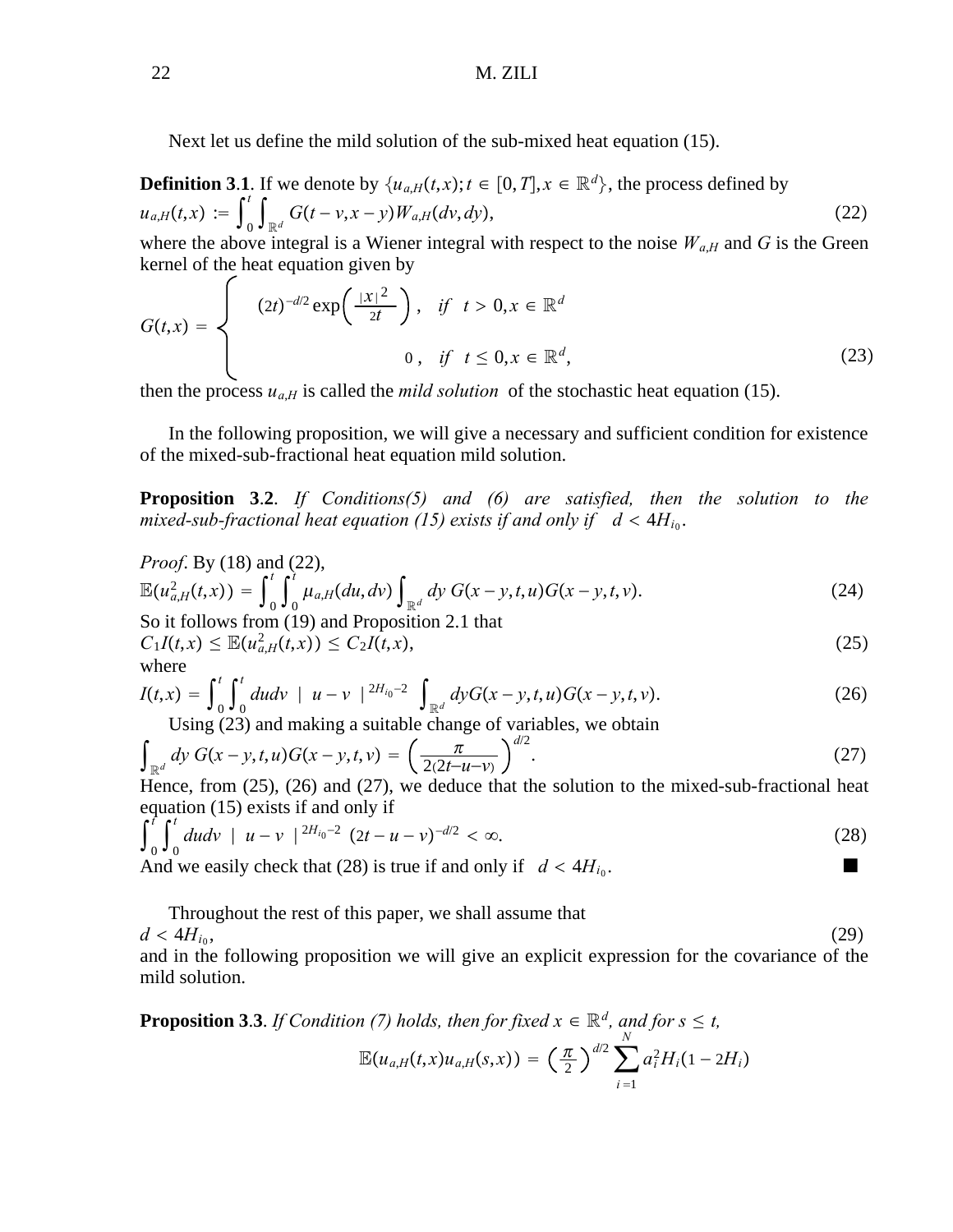$$
\times \int_0^t \int_0^s du dv [(u+v)^{2H_i-2} - | u-v |^{2H_i-2} ] (t+s-u-v)^{-\frac{d}{2}}.
$$
 (30)

*Proof.* This result follows from (14), (18), (27) and some simple calculus.

The next proposition deals with the mixed-self-similarity of the solution sample paths.

**Proposition 3.4.** *If Condition (7) holds, then the process*  $u_{a,H}: t \mapsto u_{a,H}(t,x)$  *is mixed-self-similar of order*  $H - \frac{d}{4}$ *. That is, for every h* > 0*, the processes*  $(u_{a,H}(ht, x))_{t \in \mathbb{R}_+}$  and  $(u_{ah^{H-\frac{d}{4}},H}(t,x))_{t\in\mathbb{R}_+}$  have the same law, where  $ah^{H-\frac{d}{4}} = (a_1h^{H_1-\frac{d}{4}},...,a_Nh^{H_N-\frac{d}{4}}).$ 

*Proof.* For fixed  $h > 0$ , the processes  $(u_{a,H}(ht,x))_{t \in \mathbb{R}_+}$  and  $(u_{ah^{H-\frac{d}{4}},H}(t,x))_{t \in \mathbb{R}_+}$  are Gaussian and centered. Moreover, by proposition 3.4,

$$
\mathbb{E}(u_{a,H}(ht,x)u_{a,H}(hs,x)) = \left(\frac{\pi}{2}\right)^{d/2} \sum_{i=1}^{N} a_i^2 H_i (1 - 2H_i)
$$
\n
$$
\times \int_0^{ht} \int_0^{hs} du dv [(u+v)^{2H_i-2} - |u-v|^{2H_i-2}] (ht + hs - (u+v))^{-\frac{d}{2}}.
$$
\nSo, by the change of variables  $u' = \frac{u}{h}$ ,  $v' = \frac{v}{h}$  in the integral *dudv* we directly get\n
$$
\mathbb{E}(u_{a,H}(ht,x)u_{a,H}(hs,x)) = \mathbb{E}\left(u_{ah^{H-\frac{d}{4}},H}(t,x)u_{ah^{H-\frac{d}{4}},H}(s,x)\right).
$$
\nThis immediately implies proposition 3.4.

# **4**. **Regularity and Fractal Properties**

#### 4. 1. **Study of the regularity of the solution in time**

In this paragraph our attention will focus on the behavior of the increments of the solution  $u_{a,H}(t,x)$  to (15) with respect to the variable *t*. We will give sharp upper and lower bounds for the  $L^2$ -norm of these increments. First, let us state the following technical lemma.

**Lemma 4.1**. For every  $\gamma \in \left(\frac{d}{4}, 1\right)$ , there exist two positive constants  $c_1(d, \gamma)$  and  $c_2(d, \gamma)$ , *depending only on d and*  $\gamma$ *, such that, for every s, t*  $\in$  [0, *T*], *l*.  $\int_{s}^{t}$  $\int_s^t \int_s^t$  $\int_{0}^{t}$  *dudv* | *u* − *v* |  $2\gamma^{-2}(2t - u - v)^{-d/2} = c_1(d, \gamma)$  |  $t - s$  |  $2\gamma^{-d/2}$ . 2.  $\int_0^s$  $\int_0^s \int_0^s$  $\int_a^s$  *dvdu* | *u* − *v* | <sup>2 $\gamma$ −2  $[(2t - u - v)^{-d/2} - 2(t + s - u - v)^{-d/2}]$ </sup>  $+(2s - u - v)^{-d/2}$ ] <  $c_2(d, \gamma)$  |  $t - s$  | <sup>2 $\gamma$ -d/2</sup>.

*Proof*. The proofs of both assertions invoke in their first stage the change of variables  $u' = t - u$ ,  $v' = s - v$  and then  $u' = \frac{u}{t - s}$ ,  $v' = \frac{v}{t - s}$ . For the second assertion, we use also the fact that the integral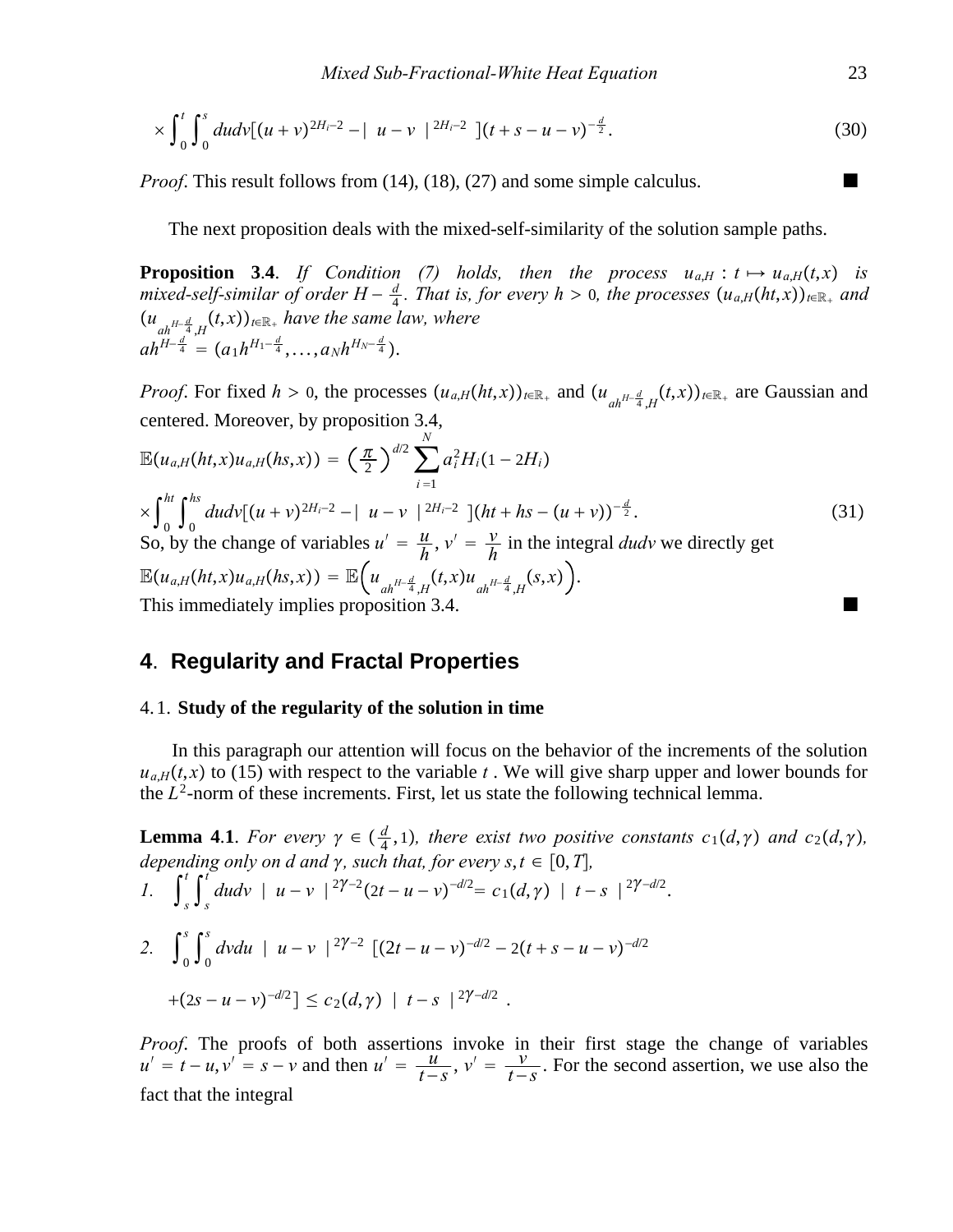$$
\int_0^\infty \int_0^\infty du dv \mid u - v \mid^{2\gamma - 2} \left[ (2 + u + v)^{-d/2} - (1 + u + v)^{-d/2} + (u + v)^{-d/2} \right]
$$
  
is finite.

The main result in this paragraph is the following proposition.

**Proposition 4**.**1**. *If conditions (5) and (6) are satisfied, then there exist two positive constants C*<sub>3</sub> *and C*<sub>4</sub> *such that, for any s, t*  $\in$  [0, *T*] *and for any x*  $\in$  *R<sup>d</sup>*,  $C_3|t-s|^{2H_{i_0}-\frac{d}{2}} \leq \mathbb{E}|u_{a,H}(t,x)-u_{a,H}(s,x)|^2 \leq C_4|t-s|^{2H_{i_0}-\frac{d}{2}}.$ 

#### *Proof*. We have

 $\mathbb{E}|u_{a,H}(t,x)-u_{a,H}(s,x)|^2 = R_{u,a,H}(t,t) - 2R_{u,a,H}(t,s) + R_{u,a,H}(s,s),$ where  $R_{u,a,H}$  denotes the covariance of the process  $u_{a,H}$  with respect to the time variable for fixed  $x \in \mathbb{R}^d$ , i.e.

$$
R_{u,a,H}(t,s) = \mathbb{E}(u_{a,H}(t,x)u_{a,H}(s,x))
$$
  
= 
$$
\left(\frac{\pi}{2}\right)^{d/2} \int_0^t \int_0^s du dv \frac{\partial^2 R_{a,H}(u,v)}{\partial u \partial v} (t+s-u-v)^{-d/2}
$$

for every  $s, t \in [0, T]$ . So,

$$
\mathbb{E}|u_{a,H}(t,x)-u_{a,H}(s,x)|^2 = \left(\frac{\pi}{2}\right)^{d/2} \int_0^t \int_0^t du dv \frac{\partial^2 R_{a,H}(u,v)}{\partial u \partial v} (2t-u-v)^{-d/2} \n-2\left(\frac{\pi}{2}\right)^{d/2} \int_0^t \int_0^s du dv \frac{\partial^2 R_{a,H}(u,v)}{\partial u \partial v} (t+s-u-v)^{-d/2} \n+ \left(\frac{\pi}{2}\right)^{d/2} \int_0^s \int_0^s du dv \frac{\partial^2 R_{a,H}(u,v)}{\partial u \partial v} (2s-u-v)^{-d/2}
$$

which can also be written as

 $\mathbb{E}|u_{a,H}(t,x)-u_{a,H}(s,x)|^2 = A_{a,H}(t,s) + B_{a,H}(t,s) + C_{a,H}(t,s),$ where

$$
A_{a,H}(t,s)=\left(\frac{\pi}{2}\right)^{d/2}\int_{s}^{t}\int_{s}^{t}dudv\frac{\partial^{2}R_{a,H}(u,v)}{\partial u\partial v}(2t-u-v)^{-d/2},
$$

$$
B_{a,H}(t,s) = \left(\frac{\pi}{2}\right)^{d/2} \int_0^s \int_0^s du dv \frac{\partial^2 R_{a,H}(u,v)}{\partial u \partial v} [(2t-u-v)^{-d/2} -2(t+s-u-v)^{-d/2} + (2s-u-v)^{-d/2}],
$$

and

$$
C_{a,H}(t,s)=2\left(\frac{\pi}{2}\right)^{d/2}\int_s^t\int_0^s dudv\frac{\partial^2 R_{H,a}(u,v)}{\partial u\partial v}[(2t-u-v)^{-d/2}-2(t+s-u-v)^{-d/2}].
$$

Since,  $C_{a,H}(t,s) \leq 0$  and since  $\partial^2 R_{a,H}$ <sub>*u*</sub>,*v*)  $\frac{\partial K_{a,H}(u,v)}{\partial u \partial v} \leq C_2 \mid u-v \mid^{2H_{i_0}-2}$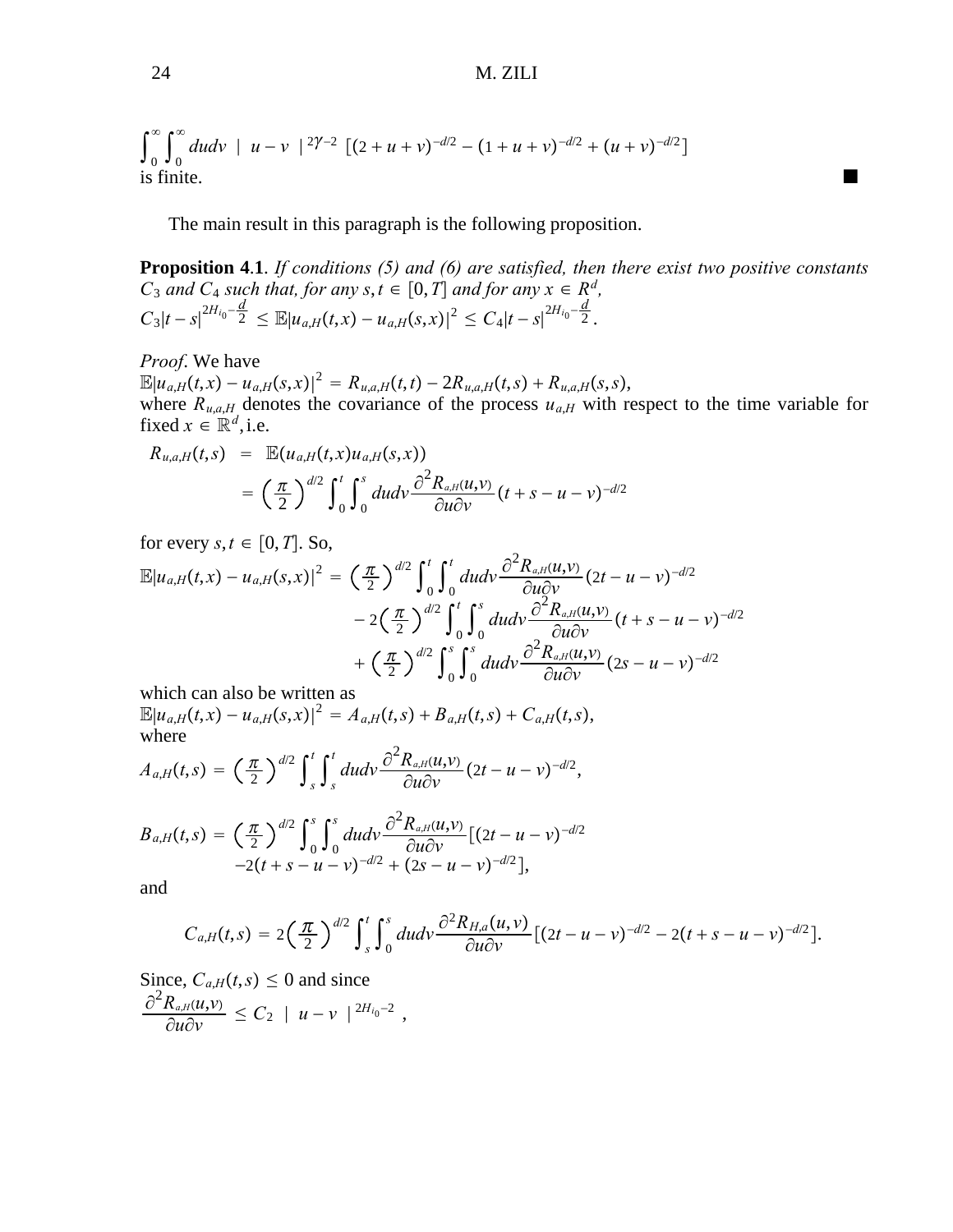$$
\mathbb{E}|u_{a,H}(t,x) - u_{a,H}(s,x)|^2
$$
\n
$$
\leq c \left[ \int_s^t \int_s^t du dv \mid u - v \mid^{2H_{i_0-2}} (2t - u - v)^{-d/2} + \int_0^s \int_0^s du dv \mid u - v \mid^{2H_{i_0-2}} \right]
$$
\n
$$
\times ((2t - u - v)^{-d/2} - 2(t + s - u - v)^{-d/2} + (2s - u - v)^{-d/2}) \Big],
$$
\n(32)

where *c* denotes a positive constant. Consequently, by (29), (32) and lemma 4.1 we get the upper bound.

We now prove the lower bound. The mild solution is expressible as  
\n
$$
u_{a,H}(t,x) := \int_0^t \int_{\mathbb{R}^d} G(t - v, x - y) W_{a,H}(dv, dy),
$$
\nSo, for every  $x \in \mathbb{R}^d$  and  $(s, t) \in [0, T]^2$ , (33)

$$
u(t,x) - u(s,x)
$$
  
=  $\int_0^T \int_{\mathbb{R}^d} [G(t-\sigma,x-y) \mathbf{1}_{(0,t)}(\sigma) - G(s-\sigma,x-y) \mathbf{1}_{(0,s)}(\sigma)] dW_{a,H}(\sigma,y).$  (34)

By the transfer formula (20) we get:

$$
u_{a,H}(t,x) - u_{a,H}(s,x) = \sum_{i=1}^{N} D_i(a_i, H_i) \int_{\mathbb{R}} \int_{\mathbb{R}^d} dW_i(\sigma, y) F_i(\sigma, y),
$$
  
where, for every  $i \in \{1, ..., N\},$  (35)

 $D_i(a_i, H_i) = C(H_i)(H_i - 1/2)$ and

$$
F_i(\sigma, y) = \left[ \int_{\mathbb{R}} du G(t - u, x - y) \mathbf{1}_{(0,t)}(u) T_i(u, \sigma) - \int_{\mathbb{R}} du G(s - u, x - y) \mathbf{1}_{(0,s)}(u) T_i(u, \sigma) \right]
$$

with

 $T_i(u,\sigma) = (u-\sigma)_+$  $H_i - \frac{3}{2}$  $\sqrt{2}$  +  $(u + \sigma)$ - $H_i - \frac{3}{2}$  $\overline{2}$ .

Equation (35) and the independence of the  $W_i$ 's allow us to write

$$
\mathbb{E}(u_{a,H}(t,x) - u_{a,H}(s,x))^2 = \sum_{i=1}^N D_i^2(a_i, H_i) \mathbb{E} \Big( \int_{\mathbb{R}} \int_{\mathbb{R}^d} dW_i(\sigma, y) F_i(\sigma, y) \Big)^2 \n= D_{i_0}^2(a_i, H_{i_0}) \mathbb{E} \Big( \int_{\mathbb{R}} \int_{\mathbb{R}^d} dW_{i_0}(\sigma, y) F_{i_0}(\sigma, y) \Big)^2 \n+ \sum_{i=1; i \neq i_0}^N D_i^2(a_i, H_i) \mathbb{E} \Big( \int_{\mathbb{R}} \int_{\mathbb{R}^d} dW_i(\sigma, y) F_i(\sigma, y) \Big)^2 \n\geq D_{i_0}^2(a_i, H_{i_0}) \mathbb{E} \Big( \int_{\mathbb{R}} \int_{\mathbb{R}^d} dW_{i_0}(\sigma, y) F_{i_0}(\sigma, y) \Big)^2,
$$
\n(36)

where the last inequality is due to the fact that

$$
\sum_{i=1;i\neq i_0}^N D_i^2(a_i,H_i) \mathbb{E}\left(\int_{\mathbb{R}}\int_{\mathbb{R}^d} dW_i(\sigma,y)F_i(\sigma,y)\right)^2\geq 0.
$$

Moreover, by isometry of the Wiener process *W* we get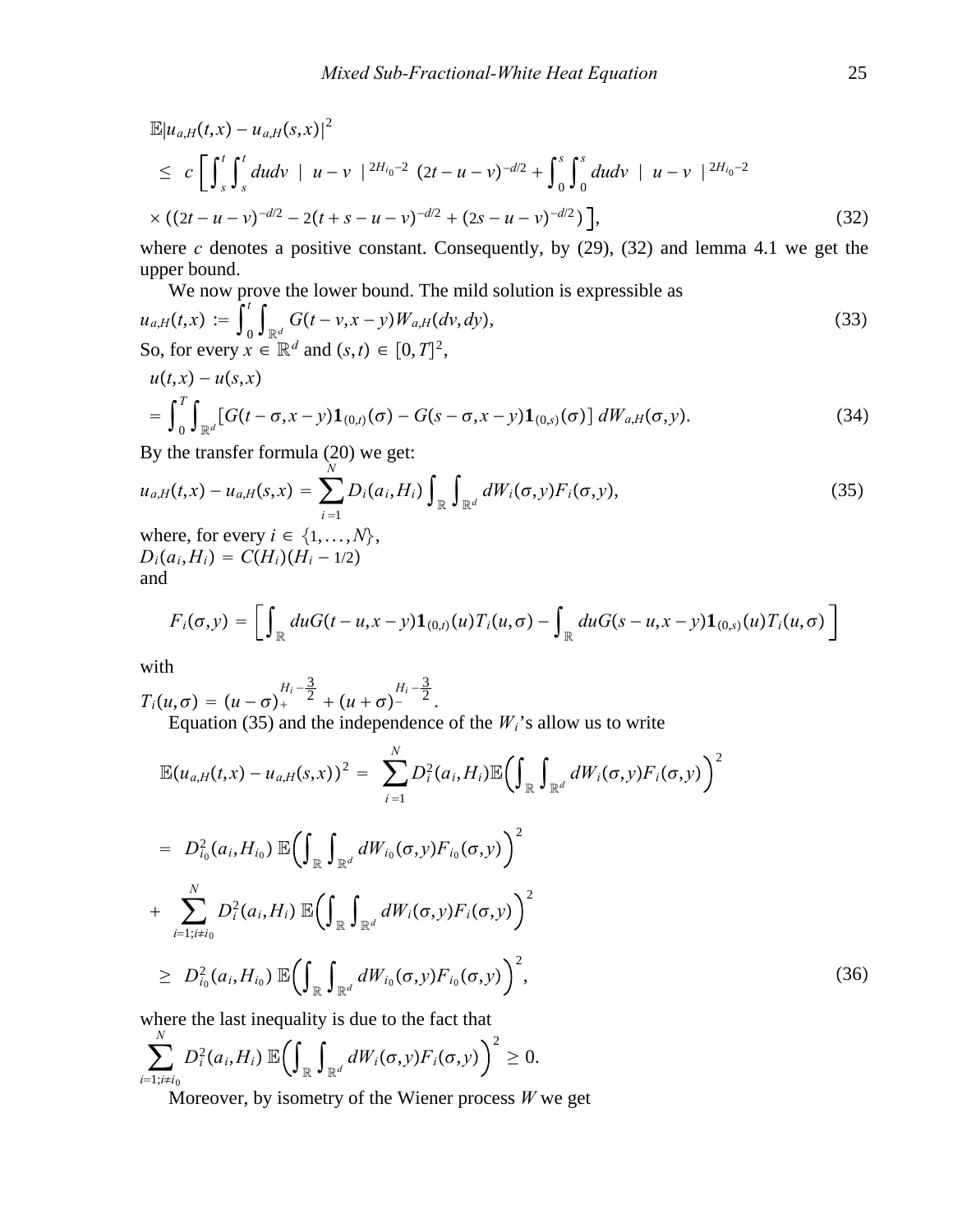$$
\mathbb{E}\left(\int_{\mathbb{R}}\int_{\mathbb{R}^{d}}dW_{i_{0}}(\sigma,y)F_{i_{0}}(\sigma,y)\right)^{2} = \int_{\mathbb{R}}\int_{\mathbb{R}^{d}}d\sigma dy F_{i_{0}}^{2}(\sigma,y)
$$
\n
$$
\geq \int_{s}^{t}\int_{\mathbb{R}^{d}}d\sigma dy F_{i_{0}}^{2}(\sigma,y).
$$
\n(37)

Since,

 $T_{i_0}(\sigma, u) = (u - \sigma)^{H_{i_0} - 3/2} \mathbf{1}_{u \ge \sigma} + (-u - \sigma)^{H_{i_0} - 3/2} \mathbf{1}_{u \le -\sigma},$ we have

$$
F_{i_0}(\sigma, y) = \int_0^t du G(t - u, x - y) T_{i_0}(u, \sigma) - \int_0^s du G(s - u, x - y) T_{i_0}(u, \sigma)
$$
  
= 
$$
\int_{\sigma}^t du G(t - u, x - y) (u - \sigma)^{H_{i_0} - 3/2},
$$

for every  $\sigma \in [s, t]$ . Hence,

$$
\mathbb{E}\bigg(\int_{\mathbb{R}}\int_{\mathbb{R}^{d}}dW_{i_{0}}(\sigma,y)F_{i_{0}}(\sigma,y)\bigg)^{2} = \int_{s}^{t}\int_{\mathbb{R}^{d}}d\sigma dy\bigg(\int_{\sigma}^{t}duG(t-u,x-y)(u-\sigma)^{H_{i_{0}}-3/2}\bigg)^{2}.
$$
\n(38)

So, for every,  $s, t \in [0, T]$ ;  $s \leq t$ ,

$$
\mathbb{E}\Big(\int_{\mathbb{R}}\int_{\mathbb{R}^{d}}dW_{i_{0}}(\sigma,y)F_{i_{0}}(\sigma,y)\Big)^{2}\n= \int_{s}^{t}d\sigma\int_{\mathbb{R}^{d}}dy\int_{\sigma}^{t}\int_{\sigma}^{t}dvduG(t-u,x-y)(u-\sigma)^{H_{i_{0}}-3/2}\n\times G(t-v,x-y)(v-\sigma)^{H_{i_{0}}-3/2},\n= \int_{s}^{t}du\int_{s}^{t}dv\int_{\mathbb{R}^{d}}dyG(t-u,x-y)G(t-v,x-y)\n\times\int_{s}^{u\wedge v}(u-\sigma)^{H_{i_{0}}-3/2}_{+}(v-\sigma)^{H_{i_{0}}-3/2}_{+}d\sigma,
$$
\n(39)

where in the last equality we have used the fact that

 $(s \leq \sigma \leq t, \sigma \leq u \leq t, \sigma \leq v \leq t) \Leftrightarrow (s \leq u \leq t, s \leq v \leq t, s \leq \sigma \leq u \wedge v).$ 

Equations (39) and (27) imply that

$$
\mathbb{E}\left(\int_{\mathbb{R}}\int_{\mathbb{R}^{d}}dW_{i_{0}}(\sigma,y)F_{i_{0}}(\sigma,y)\right)^{2} = \left(\frac{\pi}{2}\right)^{d/2}\int_{s}^{t}du\int_{s}^{t}dv(2t-u-v)^{-d/2}
$$

$$
\times\int_{s}^{u/v}(u-\sigma)_{+}^{H_{i_{0}}-3/2}(v-\sigma)_{+}^{H_{i_{0}}-3/2}d\sigma.
$$
(40)

By the change of variable  $z = \frac{u \wedge v - \sigma}{u \vee v - \sigma}$  and by some simple calculus we get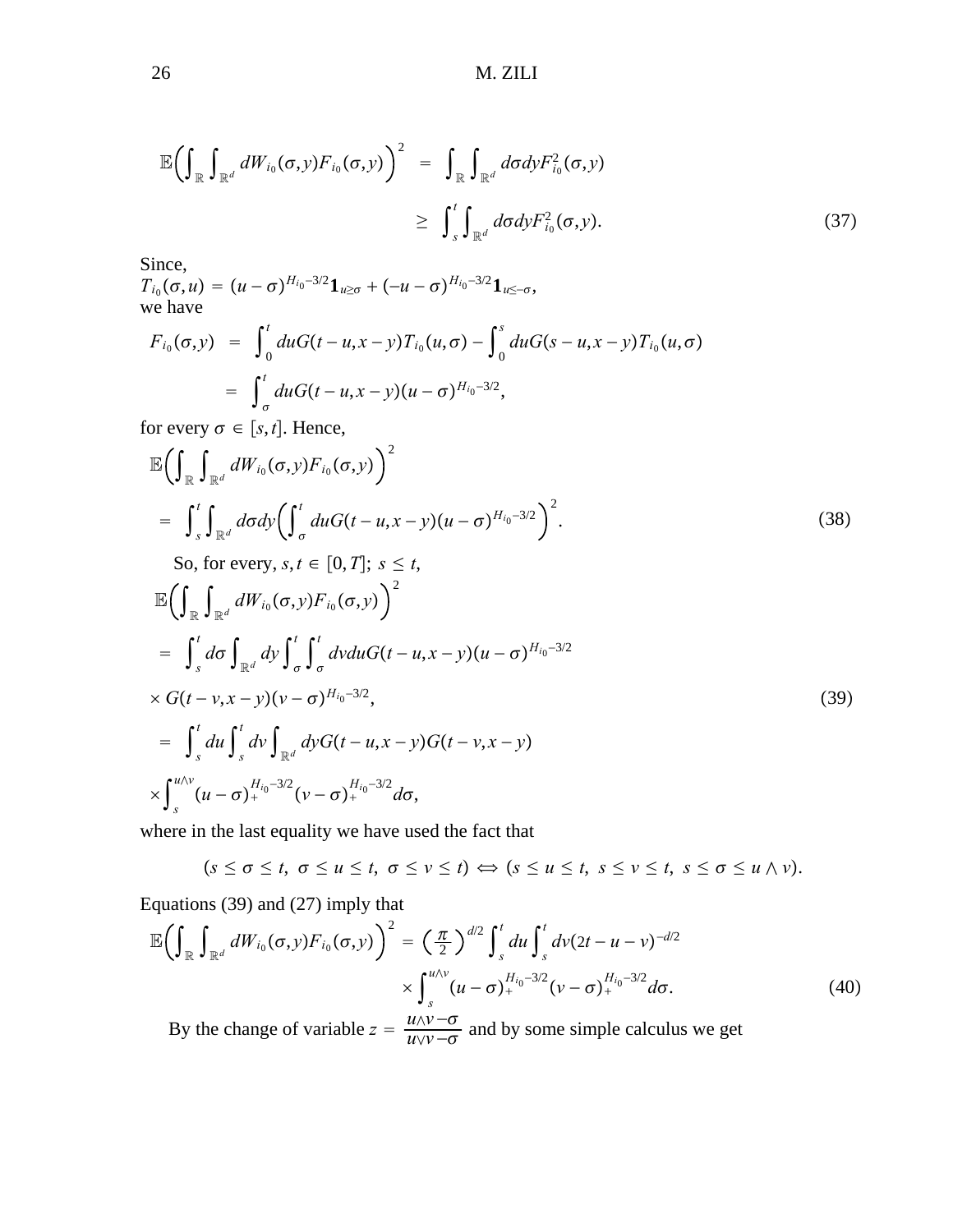$$
\int_{s}^{u \wedge v} (u - \sigma)^{H_{i_0} - 3/2} (v - \sigma)^{1 - 2H_{i_0}} d\sigma
$$
\n
$$
= |u - v|^{2H_{i_0} - 2} \int_{s}^{\frac{u \wedge v - \sigma}{u \vee v - \sigma}} (1 - z)^{1 - 2H_{i_0}} z^{H_{i_0} - 3/2} dz.
$$
\n(41)

Then, by (40) and (41),

$$
\mathbb{E}\left(\int_{\mathbb{R}}\int_{\mathbb{R}^{d}}dW_{i_{0}}(\sigma,y)F_{i_{0}}(\sigma,y)\right)^{2}=\left(\frac{\pi}{2}\right)^{d/2}\int_{s}^{t}du\int_{s}^{t}dv(2t-u-v)^{-d/2}
$$
\n
$$
\times \left|u-v\right|^{2H_{i_{0}-2}}\int_{0}^{\frac{u\wedge v-\sigma}{u\vee v-\sigma}}(1-z)^{1-2H_{i_{0}}}z^{H_{i_{0}-3/2}}dz.\tag{42}
$$

Now, by the change of variables  $u - s = u'$  and  $v - s = v'$  we obtain:

$$
\mathbb{E}\left(\int_{\mathbb{R}}\int_{\mathbb{R}^{d}}dW_{i_{0}}(\sigma,y)F_{i_{0}}(\sigma,y)\right)^{2}=\left(\frac{\pi}{2}\right)^{d/2}\int_{0}^{t-s}du\int_{0}^{t-s}d\nu(2(t-s)-u-\nu)^{-d/2}
$$
\n
$$
\times \left|u-\nu\right|^{2H_{i_{0}-2}}\int_{0}^{\frac{u\wedge\nu}{u\vee\nu}}(1-z)^{1-2H_{i_{0}}}z^{H_{i_{0}-3/2}}dz.
$$
\n(43)

Finally, by the change of variables 
$$
\tilde{u} = \frac{u}{t-s}
$$
 and  $\tilde{v} = \frac{v}{t-s}$ , it follows that  
\n
$$
\mathbb{E}\left(\int_{\mathbb{R}} \int_{\mathbb{R}^d} dW_{i_0}(\sigma, y) F_{i_0}(\sigma, y) \right)^2 = D(d, H_{i_0})(t-s)^{2H_{i_0}-d/2},
$$
\nwhere  $D(d, H_{i_0})$  is the constant defined by

$$
D(d, H_{i_0}) = c \int_0^1 du \int_0^1 dv (2 - u - v)^{-d/2} \mid u - v \mid ^{2H_{i_0} - 2} \int_0^{\frac{u/v}{u/v}} (1 - z)^{1 - 2H_{i_0}} z^{H_{i_0} - 3/2} dz.
$$

Since  $H_{i_0} > \frac{1}{2}$ , the constant  $D(d, H_{i_0})$  is clearly finite. .

**Remark 4.1.** Proposition 4.1 tells us that the process  $(u_{a,H}(.,x))$  is an infinite dimensional quasi-helix (in the sense of Kahane [7]) of index  $I = H_{i_0} - \frac{d}{4}$ . Various properties of quasi-helices are known and again we refer to [7] for more detailed information.

In particular, as an immediate consequence of proposition 4.1, the following results hold.

**Corollary 4.1.** *If conditions (5) and (6) are satisfied, then for any*  $x \in \mathbb{R}^d$ *, the process*  $t \rightarrow u_{a,H}(t,x)$  *is Hölder continuous of order*  $\delta \in (0, H_{i_0} - \frac{d}{4})$ *.* 

As a second consequence of proposition 4.1, by proceeding as in the proof of Proposition 3. 2 in [6], we arrive at the next result.

**Corollary 4.2.** *If conditions (5) and (6) are satisfied, then for any*  $x \in \mathbb{R}^d$ ,  $\epsilon \rightarrow 0$ lim *t*∈[*t*<sub>0</sub>− $\epsilon$ ,*t*<sub>0</sub>+ $\epsilon$ ]  $\sup$   $\frac{u_{a,H}(t,x) - u_{a,H}(t_0,x)}{t_0}$  $\frac{u_{a,H}(v_0, x)}{t-t_0}$  = + $\infty$ . *with probability one for every t<sub>0</sub>. And consequently, the trajectories of the process*  $u_{a,H}(.,x)$ *are not differentiable.*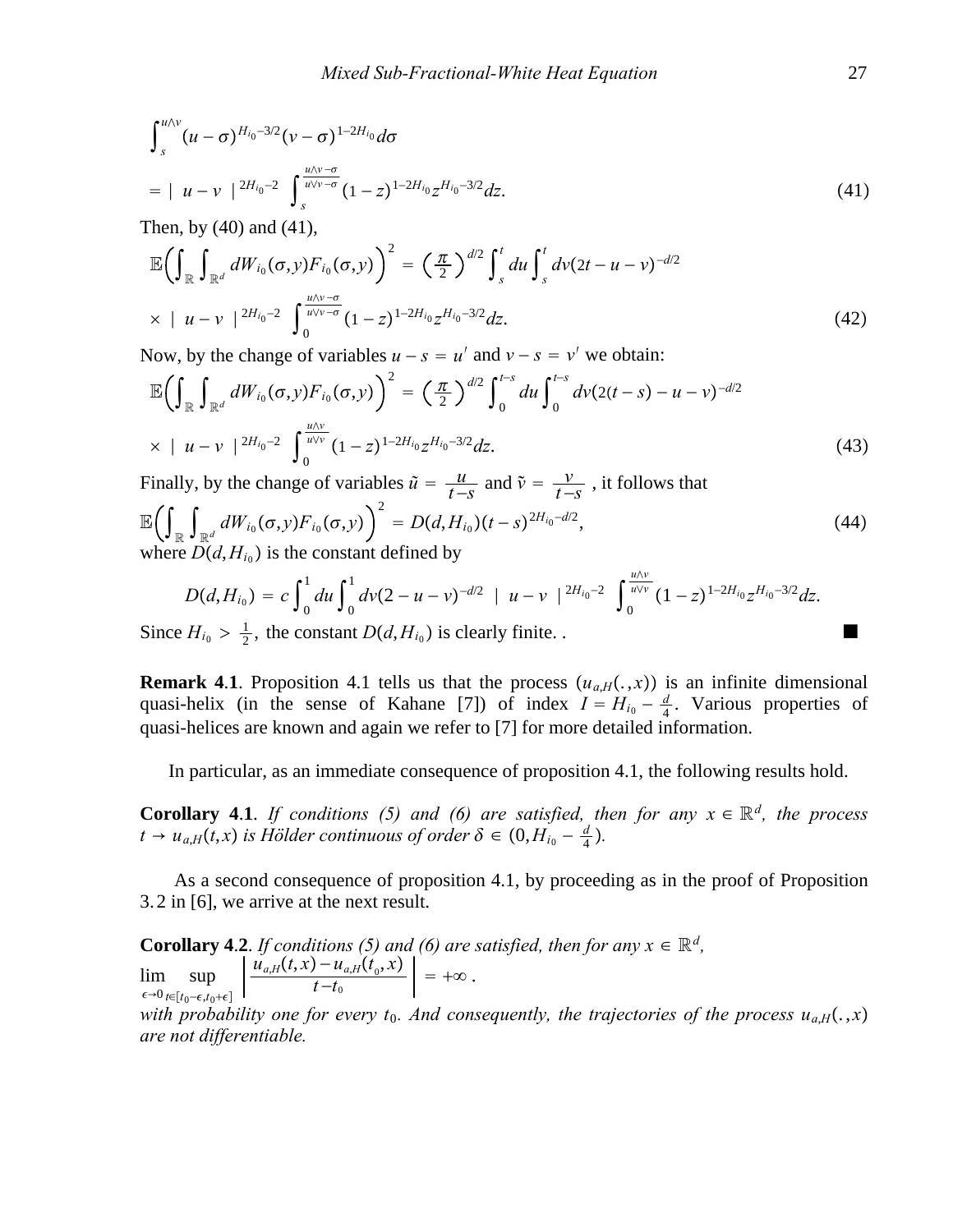### 4. 2. **Sharp regularity of the solution in space**

In the spirit of [14], in this section we fix  $t > 0$  and analyze the space regularity of the solution  $\{u_{a,H}(t,x), x \in \mathbb{R}^d\}$ . We will first prove the following lemma.

**Lemma 4**.**2**. *If conditions (5) and (6) are satisfied, then the Gaussian random field*  ${u_{a,H}(t,x), x \in \mathbb{R}^d}$  *is stationary with the spectral measure* 

$$
\Delta(d\xi) = (2\pi)^{-d} \sum_{i=1}^{N} a_i^2 H_i (2H_i - 1) \int_0^t \int_0^t du dv [(u+v)^{2H_i - 2} + | u - v |^{2H_i - 2}]
$$
  
 
$$
\times \int_{\mathbb{R}^d} \exp(-\frac{(2t - u - v)}{2}) \mid \xi \mid^2) d\xi.
$$

*Proof*. By the Fourier transform of the Green kernel and Parseval's identity we get

$$
\mathbb{E}(u_{a,H}(t,x)u_{a,H}(t,y)) = \int_{0}^{t} \int_{0}^{t} du dv \frac{\partial^{2} R_{a,H}(u,y)}{\partial u \partial v} \int_{\mathbb{R}^{d}} dz G(x-z,t,u)G(y-z,t,v)
$$
  
\n
$$
= (2\pi)^{-d} \int_{0}^{t} \int_{0}^{t} du dv \frac{\partial^{2} R_{a,H}(u,y)}{\partial u \partial v} \int_{\mathbb{R}^{d}} d\xi \exp(-\frac{(t-u)}{2}) \xi |^{2} \exp(i \langle x, \xi \rangle)
$$
  
\n
$$
\times \exp(-\frac{(t-v)}{2}) \xi |^{2} \exp(-i \langle y, \xi \rangle)
$$
  
\n
$$
= \int_{\mathbb{R}^{d}} \exp(i \langle x-y, \xi \rangle)
$$
  
\n
$$
\times \left[ (2\pi)^{-d} \int_{0}^{t} \int_{0}^{t} du dv \frac{\partial^{2} R_{a,H}(u,y)}{\partial u \partial v} \exp(-\frac{(2t-u-v)}{2}) \xi |^{2} \right] d\xi.
$$
  
\n
$$
\mathbb{E}(u_{a,H}(t,x)u_{a,H}(t,y)) = \int_{0}^{t} \int_{0}^{t} du dv \frac{\partial^{2} R_{a,H}(u,y)}{\partial u \partial v} \int_{\mathbb{R}^{d}} dz G(x-z,t,u)G(y-z,t,v)
$$
  
\nBy the expression of  $\frac{\partial^{2} R_{a,H}}{\partial u \partial v}$  we get the result.

**Corollary 4**.**3**. *If Conditions(5) and (6) are satisfied, then there exist two positive constants*  $c_1(t, H_{i_0})$  and  $c_2(t, H_{i_0})$ , depending only on t and  $H_{i_0}$ , such that:  $c_1(t, H_{i_0})$  |  $\xi$  |<sup>−4*H*<sub>i0</sub></sup>  $d\xi \leq \Delta(d\xi)$ )  $\leq c_2(t, H_{i_0})$  |  $\xi$  |<sup>−4*H*<sub>i0</sub></sub>  $d\xi$  *for all*  $\xi \in R^d$  *with* |  $\xi$  |≥ 1.</sup>

*Proof.* By equation (13), we have  
\n
$$
C_1(2\pi)^{-d} \int_0^t \int_0^t |u - v|^{2H_{i_0}-2} du dv \exp(-\frac{(2t-u-v)}{2}) \mid \xi \mid^2) d\xi
$$
  
\n $\leq \Delta(d\xi)$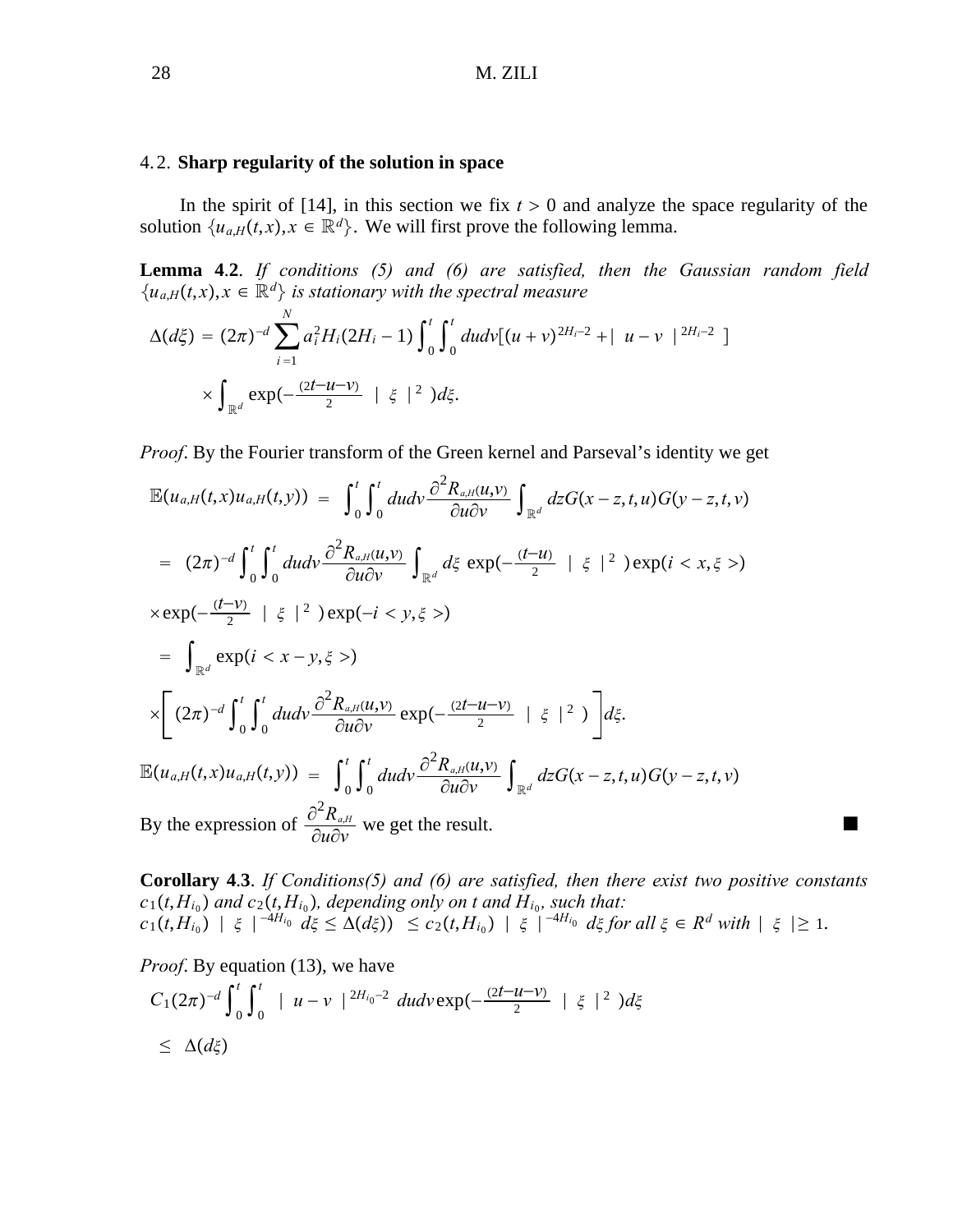$$
\leq C_2 (2\pi)^{-d} \int_0^t \int_0^t |u-v|^{2H_{i_0}-2} du dv \exp(-\frac{(2t-u-v)}{2} | \xi |^2) d\xi,
$$

and by [2] (Proposition 4.3), there exist two strictly positive constants  $c_{1,H_{i_0}}, c_{2,H_{i_0}}$  such that

$$
c_{1,H_{i_0}}(t^{2H_{i_0}} \wedge 1) \left( \frac{1}{1+|\xi|^2} \right)^{2H_{i_0}}
$$
  
\n
$$
\leq \int_0^t \int_0^t du dv \ | \ u - v \ |^{2H_{i_0}-2} \ \exp(-\frac{(u+v)}{2} \ | \ \xi \ |^2)
$$
  
\n
$$
\leq c_{2,H_{i_0}}(t^{2H_{i_0}} \wedge 1) \left( \frac{1}{1+|\xi|^2} \right)^{2H_{i_0}}.
$$
\n
$$
(45)
$$

This allows to see the stated result.

Corollary 4.3 means, among other things, that the spectral measure  $\Delta(d\xi)$  is comparable with an absolutely continuous measure with density function that is comparable to  $\vert \xi \vert^{-4H_{i_0}}$ for all  $\xi \in \mathbb{R}^d$  with  $|\xi| \geq 1$ . This is quite interesting for the study of the regularity of  ${u_{a,H}(t,x), x \in \mathbb{R}^d}$ . Indeed, as a first consequence of corollary 4.3, we get the following result.

**Theorem 4.1.** *Let*  $\beta = \min\{1, 2H_{i_0} - \frac{d}{2}\}$  and  $\rho = \begin{cases} 1 & \text{if } \beta = 1 \\ 0 & \text{otherwise.} \end{cases}$  *. If conditions (5) and* 

*(6) are satisfied, then for any M > 0, there exist positive and finite constants*  $c_3$ *,*  $c_4$  *such that for any x,y*  $\in [-M, M]^d$ ,

$$
c_3 | x - y |^{2\beta} \left( Log \frac{1}{|x - y|} \right)^{\rho} \leq \mathbb{E}(|u_{a,H}(t,x) - u_{a,H}(t,y)|^2)
$$
  
 
$$
\leq c_4 | x - y |^{2\beta} \left( Log \frac{1}{|x - y|} \right)^{\rho}.
$$
 (46)

*Proof.* Take  $x, y \in [-M, M]^d$  and let  $z := y - x \in \mathbb{R}^d$ . By Parseval's identity, we can write  $\mathbb{E}(|u_{a,H}(t,y) - u_{a,H}(t,x)|^2)$ 

$$
= \int_0^t \int_0^t \mu_{a,H}(du, dv) \int_{\mathbb{R}^d} dy' [G(t - u, x + z - y') - G(t - u, x - y')] \times [G(t - v, x + z - y') - G(t - v, x - y')] \n= (2\pi)^{-d} \int_0^t \int_0^t \mu_{a,H}(du, dv) \int_{\mathbb{R}^d} d\xi \ \mathcal{F}(G(t - u, x + z - \cdot) - G(t - u, x - \cdot))(\xi)
$$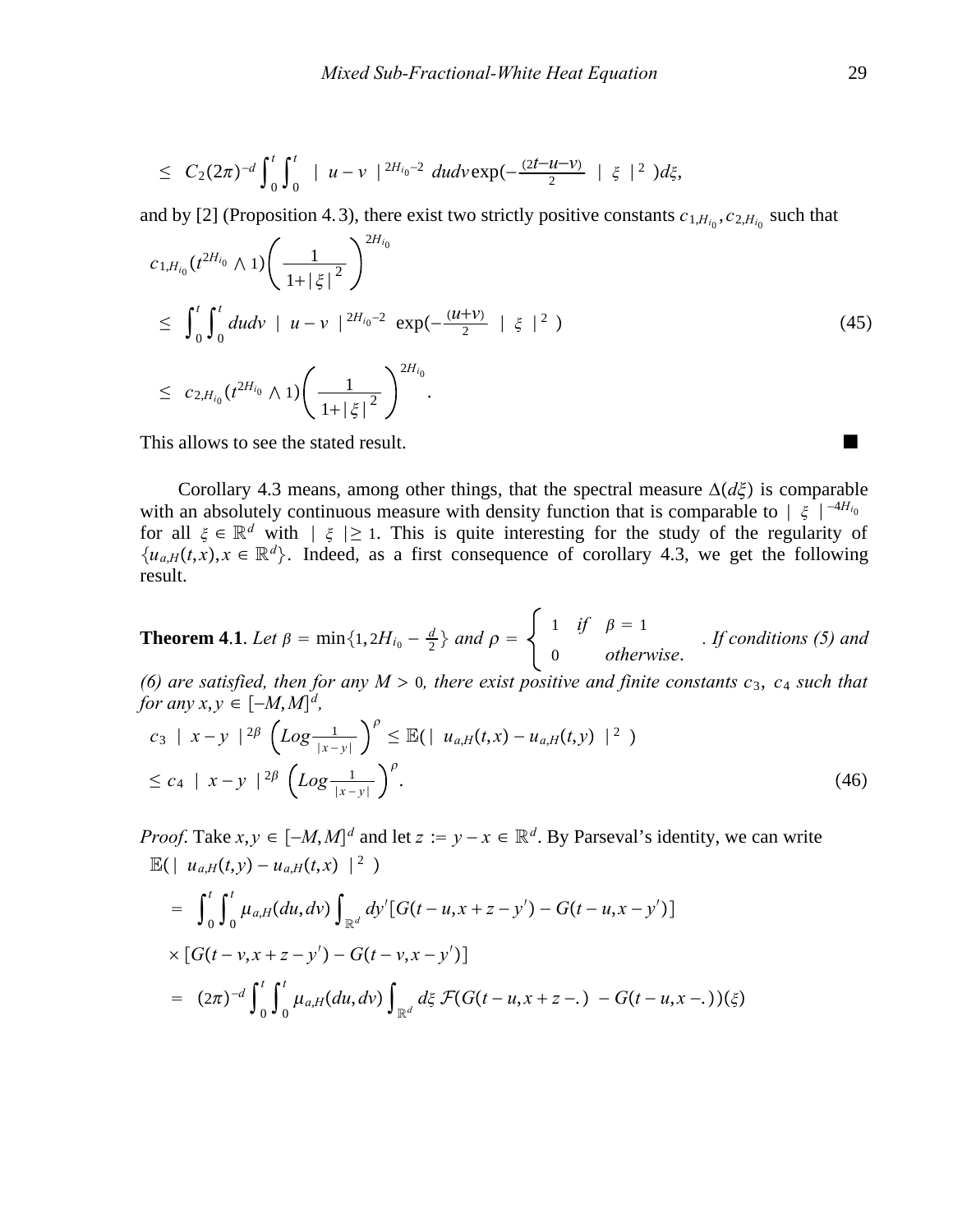$$
\times \mathcal{F}(G(t-v,x+z-.) - G(t-v,x-.))(\xi)
$$
  
=  $(2\pi)^{-d} \int_{0}^{t} \int_{0}^{t} \mu_{a,H}(du, dv) \int_{\mathbb{R}^{d}} d\xi \exp\left(-(2t-u-v)\frac{|\xi|^{2}}{2}\right) (2-2\cos \langle \xi, z \rangle),$ 

where in the last equality we have used  $\mathcal{F}G(t,x-)(\xi) = \exp\left(i < x,\xi > -\frac{t|\xi|^2}{2}\right)1_{t>0}(\xi), \xi \in \mathbb{R}^d.$ 

Therefore,

$$
\mathbb{E}\left(\left| u_{a,H}(t,x) - u_{a,H}(t,y) \right|^{2}\right) = 2(2\pi)^{-d} \int_{\mathbb{R}^{d}} d\xi \left(1 - \cos \langle \xi, z \rangle \right) \theta(t,\xi), \tag{47}
$$

where

$$
\theta(t,\xi) = \int_0^t \int_0^t \frac{\partial^2 R_{a,H}}{\partial u \partial v} (u,v) du dv \exp\left(-(2t - u - v)\frac{|\xi|^2}{2}\right).
$$
  
By Equation (13),  

$$
C_1 \int_0^t \int_0^t |u - v|^{2H_{i_0}-2} du dv \exp\left(-(2t - u - v)\frac{|\xi|^2}{2}\right) \leq \theta(t,\xi)
$$
  

$$
\leq C_2 \int_0^t \int_0^t |u - v|^{2H_{i_0}-2} du dv \exp\left(-(2t - u - v)\frac{|\xi|^2}{2}\right),
$$
 (48)

where  $C_1$  and  $C_2$  are two positive constants. Then, following the same lines as those of the proof of Theorem 4 in [14], we show that there exist two strictly positive constants  $C_5$  and  $C_6$ such that

$$
C_5 | x - y |^{2\beta} \left( Log \frac{1}{|x - y|} \right)^{\beta}
$$
  
\n
$$
\leq \int_{\mathbb{R}^d} (1 - \cos \langle \xi, z \rangle) d\xi \int_0^t \int_0^t |u - v|^{2H_{i_0} - 2} du dv \exp \left( -(2t - u - v) \frac{|\xi|^2}{2} \right)
$$
  
\n
$$
\leq C_6 |x - y|^{2\beta} \left( Log \frac{1}{|x - y|} \right)^{\beta}.
$$
\n(49)

Hence, the result is a straightforward consequence of equations  $(47)$ ,  $(48)$  and  $(49)$ .

As direct consequence of theorem 4. 1 we obtain the next result.

**Corollary 4.4.** *If conditions (5) and (6) are satisfied and*  $2H_{i_0} - \frac{d}{2} > 1$ , then  $\{u_{a,H}(t,x), x \in \mathbb{R}^d\}$  has a modification (still denoted by the same notation) such that almost *surely the sample function*  $x \mapsto u_{a,H}(t,x)$  *is continuously differentiable on*  $\mathbb{R}^d$ *. Moreover, for* any  $M > 0$ , there exists a positive random variable K with all moments such that for every *j* = 1,...,*d, the partial derivative*  $\frac{\partial}{\partial x}$ ∂*xj ua*,*Ht*, *x has the following modulus of continuity on* −*M*,*Md:*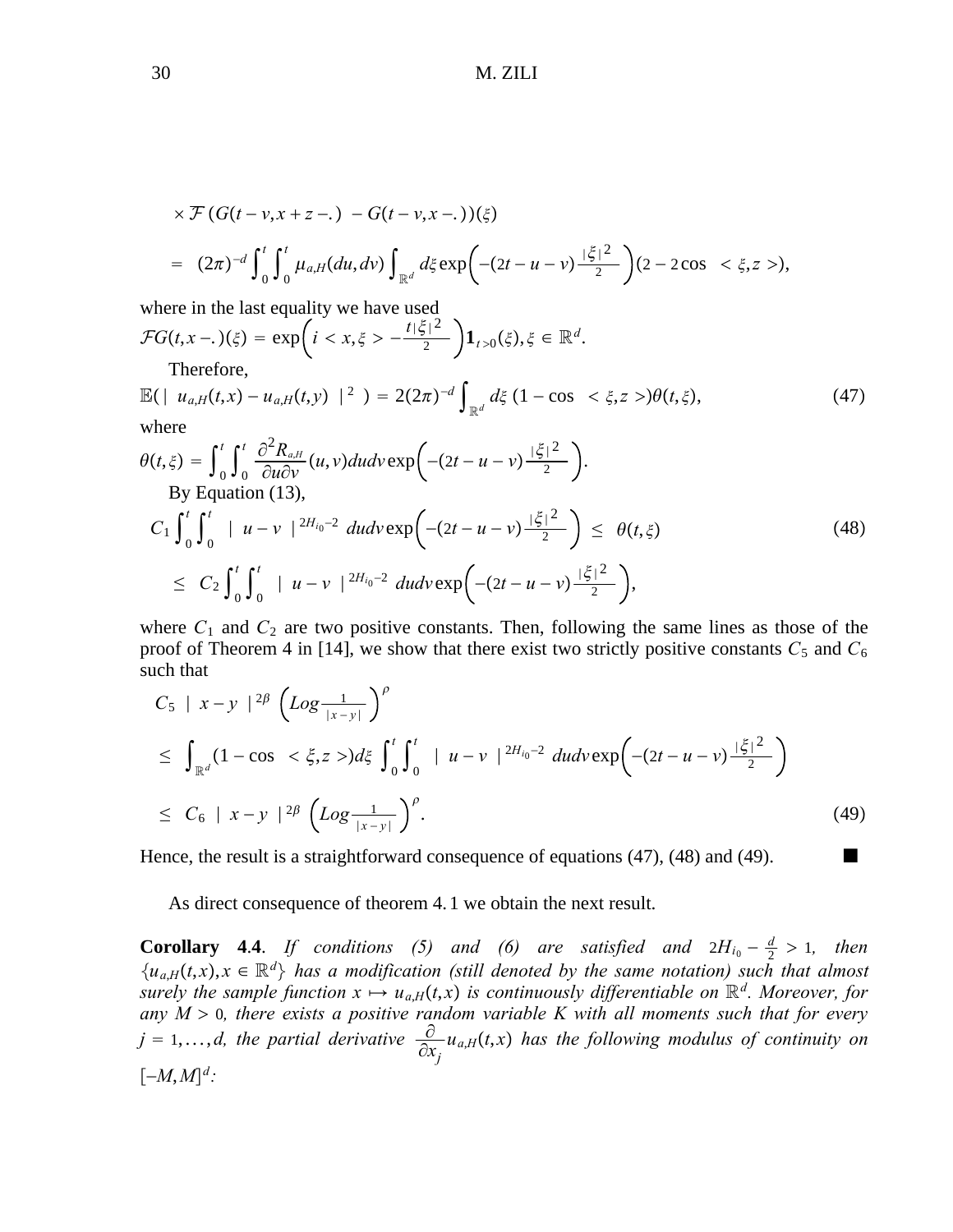$$
\sup_{x,y\in[-M,M]^d,\,|x-y|\leq\epsilon}\left|\frac{\partial}{\partial x_j}u_{a,H}(t,x)-\frac{\partial}{\partial y_j}u_{a,H}(t,y)\right|\leq K\epsilon^{2H_{i_0}-\frac{d}{2}-1}\sqrt{Log\frac{1}{\epsilon}}\,.
$$
\n(50)

*Proof.* With equation (13), we can apply exactly the same steps of the proof of Theorem 5 in [4].

By lemma 4. 1 and equation (13), and with the results of [17], we obtain the following result that corresponds to the case where  $2H_{i_0} - \frac{d}{2} < 1$ .

**Lemma 4.3**. *Suppose that conditions (5) and (6) are satisfied and*  $2H_{i0} - \frac{d}{2} < 1$ *. Then, for every fixed t* > 0, the Gaussian field  $\{u_{a,H}(t,x), x \in \mathbb{R}^d\}$  is strongly locally nondeterministic. *Namely, for every*  $M > 0$ , there exits a constant  $C_7 > 0$  (depending on t and M) such that for *every*  $n \geq 1$  *and for every*  $x, y_1, \ldots, y_n \in [-M, M]^d$ ,

$$
Var(u_{a,H}(t,x)|u_{a,H}(t,y_1),...,u_{a,H}(t,y_n)) \geq C_7 \min_{0 \leq j \leq n} \{ |x-y_j| \}^{4H_{i_0}-d} \},
$$

*where*  $y_0 = 0$ *.* 

As a consequence of this lemma, and by [ [9], Theorems 4. 1 and 5. 1 ], we obtain the following uniform and local moduli of the continuity characteristic.

**Corollary 4.5**. *Suppose that conditions (5) and (6) are satisfied and*  $2H_{i0} - \frac{d}{2} < 1$ *. Let t* > 0  $\alpha$  *and M* > 0 *be fixed. Then, if we denote*  $\beta = 2H_{i_0} - \frac{d}{2}$ , we have ∙ *Almost surely*

$$
\lim_{\epsilon \to 0} \frac{x \in [-M,M]^d, |h| \leq \epsilon}{\max} \frac{|u_{a,H}(t,x+h) - u_{a,H}(t,x)|}{\epsilon \epsilon \sqrt{LogLog(1/\epsilon)}} = C_8.
$$
\n
$$
\text{For } x_0 \in \mathbb{R}^d, \frac{\max |u_{a,H}(t,x_0+h) - u_{a,H}(t,x_0)|}{\min \frac{|h| \leq \epsilon}{\epsilon \sqrt{LogLog(1/\epsilon)}}} = C_9,
$$
\n
$$
\text{where } C_8 \text{ and } C_9 \text{ are positive constants.}
$$

Now by lemma 4.3 and according to [8] we get the following Chung's LIL characteristic.

**Corollary 4.6.** *Suppose that conditions (5) and (6) are satisfied and*  $2H_{i0} - \frac{d}{2} < 1$ *. Then, for every*  $t > 0$  *and*  $x_0 \in \mathbb{R}^d$ ,

 $\epsilon \rightarrow 0$ lim <sup>∣</sup>*h*∣≤ *max*  $|u_{a,H}(t, x_0+h) - u_{a,H}(t, x_0)|$  $\epsilon^{\beta} \sqrt{LogLog(1/\epsilon)}$  =  $C_{10}$ , *where*  $C_{10}$  *is a positive constant.* 

#### 4. 3. **Fractal characteristics of the sample paths**

For fixed  $x \in \mathbb{R}^d$ , we denote the range of the restriction of the process  $u_{a,H}(.,x)$  on [0,*T*] by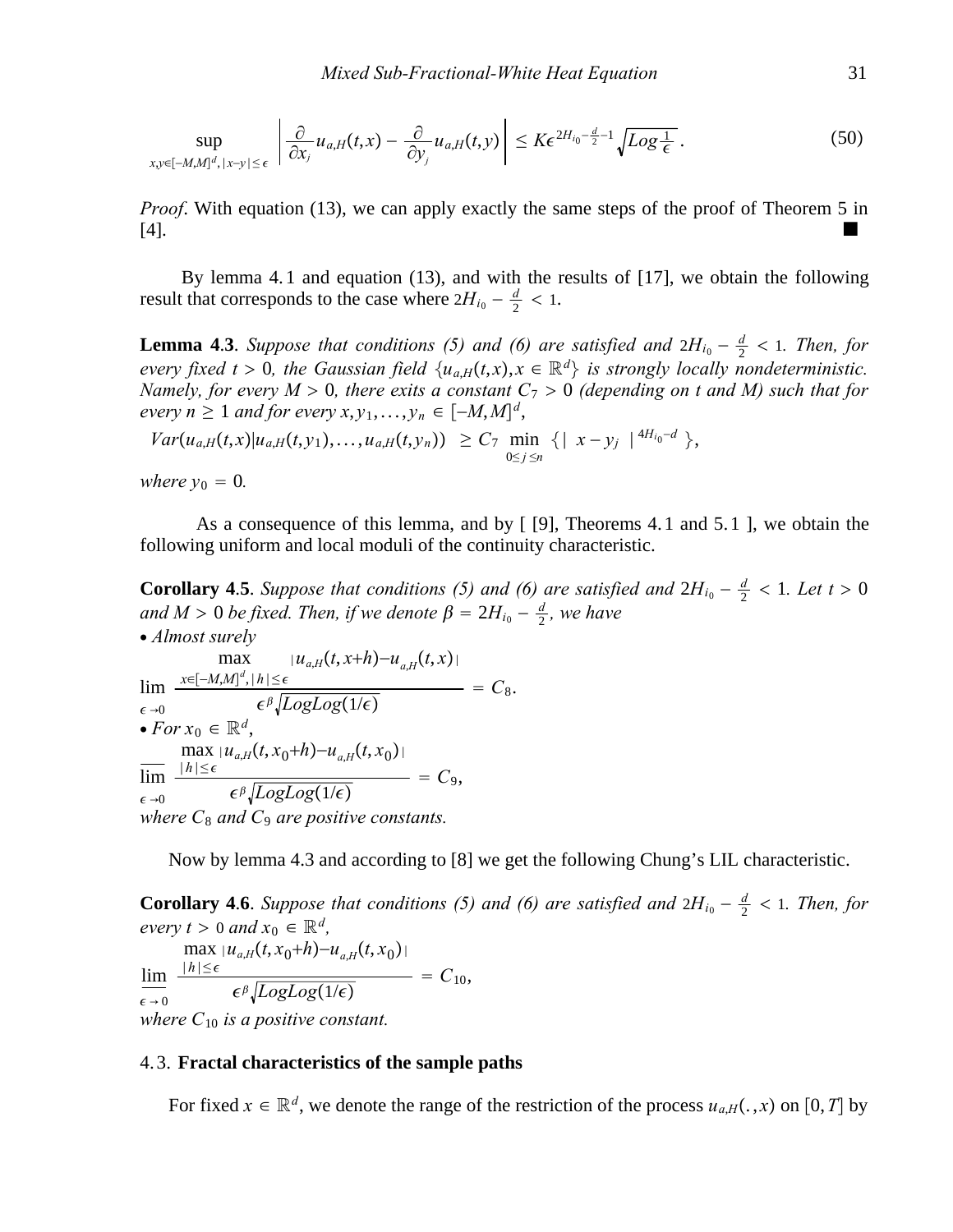$$
u_{a,H}([0,T],x) = \{u_{a,H}(t,x); t \in [0,T]\},\tag{51}
$$
  
and its graph by

and its graph by 
$$
G(f) = \left(\frac{f(x)}{f(x)}\right)^{1/2} + \left[\frac{f(x)}{f(x)}\right]^{1/2}
$$

$$
Grf_{T}u_{a,H}(.,x) = \{(t, u_{a,H}(t,x)); t \in [0,T]\},\tag{52}
$$

where  $T > \epsilon > 0$ .

The aim of this paragraph is to study Hausdorff and Packing dimensions of the sets defined just above. These dimensions have extensively been used in describing thin sets and fractals. Hence we only recall briefly their definitions. The Hausdorff dimension of a set  $E \subset \mathbb{R}^d$  is defined by

$$
dim_H E = \inf\{\alpha > 0; M^{\alpha}(E) = 0\} = \sup\{\alpha > 0; M^{\alpha}(E) = +\infty\},\tag{53}
$$

where, for  $\alpha > 0$ ,  $M^{\alpha}(E)$  denotes the  $\alpha$  – dimensional Hausdorff measure of *E*, defined by

$$
M^{\alpha}(E) = \lim_{\delta \to 0} \inf \left\{ \mid E \mid \alpha : E \subset \bigcup_{k=1}^{\infty} E_k; \mid E_k \mid < \delta \right\},\tag{54}
$$

where ∣ *Ek* ∣ is the diameter of the set *Ek* and the infinimum is taken over all coverings  $(E_k)_{k\in\mathbb{N}}$  of *E*.

The packing dimension of a bounded set  $F \subset \mathbb{R}^d$  is defined by:

$$
dim_{P}F = \inf \left\{ \sup_{n} \overline{dim_{B}}F_{n} : F \subset \bigcup_{n=1}^{\infty} F_{n} \right\}.
$$
\n
$$
(55)
$$

where,  $dim_B F_n$  is the *upper box-counting dimension* of  $F_n$  defined by

$$
\overline{\dim}_B F_n = \lim_{\epsilon \to 0} \sup \frac{\log N(F_n, \epsilon)}{-\log \epsilon}, \tag{56}
$$

and for any  $\epsilon > 0$ ,  $N(F_n, \epsilon)$  is the smallest number of balls of radius  $\epsilon$  (in Euclidean metric) needed to cover  $F_n$ .

Among the properties of such dimensions, we recall that for any bounded set  $F \subset \mathbb{R}^d$ ,  $dim_H F \leq dim_P F \leq dim_B F \leq d.$  (57)

For more information on Hausdorff and Packing dimensions , the reader is referred to [5].

Let us start this study by the set  $Grfru_{a,H}(.,x)$ . Throughout all the rest of this paper, *c* denotes a generic positive constant that may be different from line to line.

**Lemma 4.4.** *Suppose that conditions (5) and (6) are satisfied. For any*  $T > 0$ *, with probability* 1*,*

 $dim_H Grf_T u_{a,H}(.,x) = dim_P Grf_T u_{a,H}(.,x) = 2 - H_{i_0} + \frac{d}{4}.$ 

*Proof.* By corollary 4.1, for any  $T > 0$  and  $x \in \mathbb{R}^d$ ,  $u_{a,H}(.,x)$  has a modification whose sample-paths have a Hölder continuity, with order  $\gamma < H_{i_0} - \frac{d}{4}$  on the interval [0,*T*]. So by Lemmas 2.1 and 2.2 in [16], for any  $T > 0$ , with probability 1,

 $dim_H Grfru_{a,H}(., x) \leq 2 - H_{i_0} + \frac{d}{4}$  and  $dim_P Grfru_{a,H}(., x) \leq 2 - H_{i_0} + \frac{d}{4}$ .

Now, in order to get the lower bound, by (57) and by the Frostman's Theorem (see e.g. [5]), we only need to show that for any  $T > 0$ , the occupation measure  $v$  of  $t \mapsto (t, u_{a,H}(t, x))$ , when *t* is restricted to the interval [0; *T*], has with probability 1, a finite  $\gamma$  -dimensional energy, for any  $\gamma \in (1, 2 - H_{i_0} + \frac{d}{4})$ . More precisely, for any Borel set  $A \subset \mathbb{R}^2$ ,  $\nu(A)$  is defined as the integral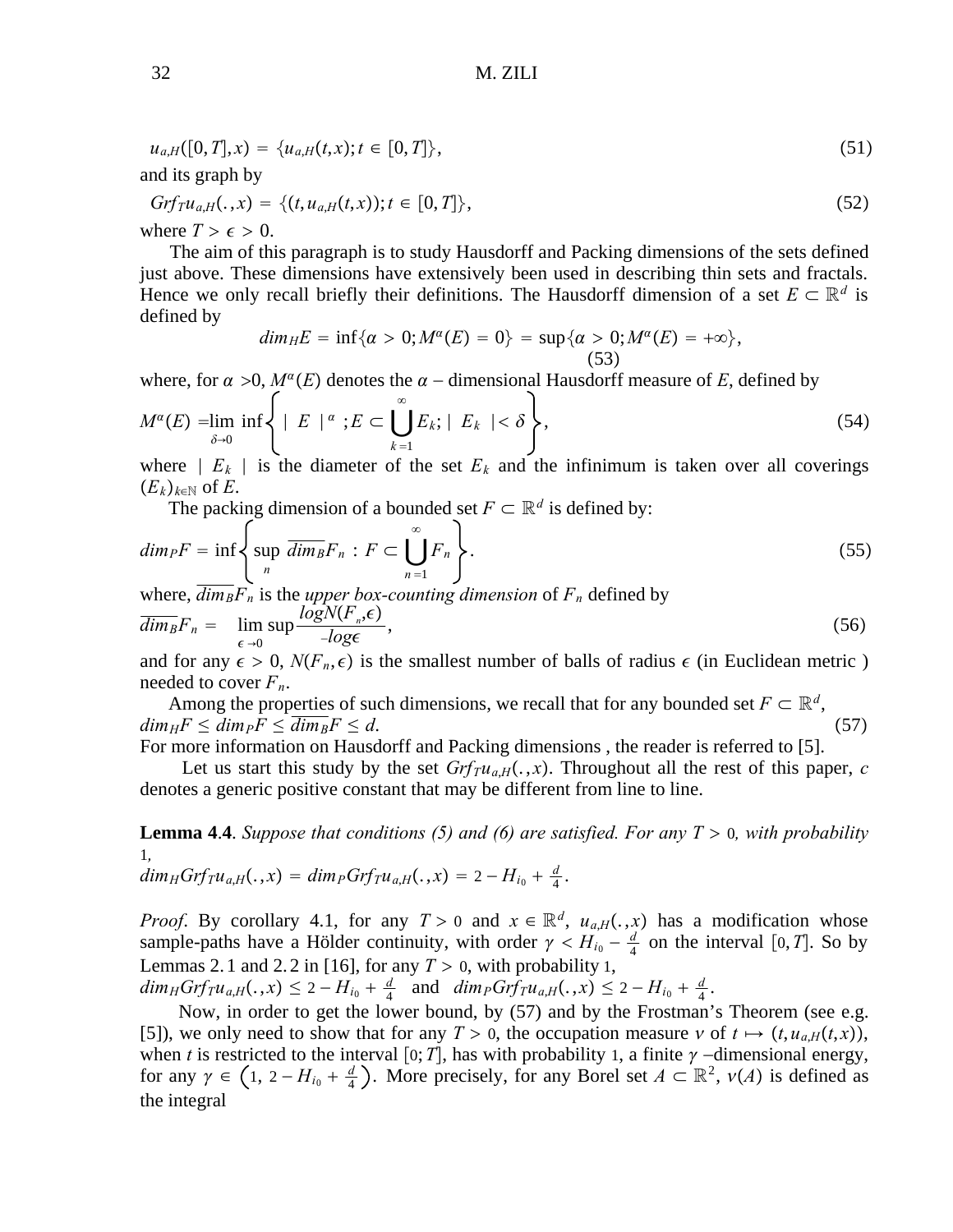$$
v(A) = \int_0^T \mathbf{1}_{\{(t, u_{a,H}(t,x)) \in A\}} dt,
$$
\n(58)

where, for every set  $V \subset \mathbb{R}^2$ ,  $\mathbf{1}_V$  denotes the characteristic function of the set *V*. Then we need to prove that with probability 1, the integral

$$
\int_{\text{Grf}_{\text{Tu}_{a,H}(.,x)}} \int_{\text{Grf}_{\text{Tu}_{a,H}(.,x)}} |x-y|^{-\gamma} \nu(dx) \nu(dy), \tag{59}
$$

is finite. This is easily seen by a monotone class argument, to be equivalent to  $f^T$ ,  $f^T$ 

$$
\int_{0}^{1} \int_{0}^{1} (|s-t| + |u_{a,H}(s,x) - u_{a,H}(t,x) |)^{-\gamma} ds dt < +\infty.
$$
 (60)

In order to obtain (60), it suffices to show that

$$
\int_0^T \int_0^T \mathbb{E}((|s-t| + |u_{a,H}(s,x) - u_{a,H}(t,x) |)^{-\gamma}) ds dt < +\infty.
$$
 (61)

Since the process  $u_{a,H}(.,x)$  is centered Gaussian, we easily check that for all  $(s,t) \in \mathbb{R}^2$ ,  $s \neq t$  and for every real  $\gamma > 1$ , we have

$$
\mathbb{E}((|s-t|+|u_{a,H}(s,x)-u_{a,H}(t,x)|)^{-\gamma}) \leq C_{11} |t-s|^{1-\gamma} \sigma_{a,H,x}^{-1}(s,t),
$$
\n(62)

\nwhere

 $\sigma_{a,H,x}^{2}(s,t) = \mathbb{E}(u_{a,H}(t,x) - u_{a,H}(s,x))^{2},$ and  $C_{11}$  is a positive constant.

Now, by (62) and by proposition 4.1, we arrive at

$$
\int_{0}^{T} \int_{0}^{T} \mathbb{E}((|s-t| + |u_{a,H}(s,x) - u_{a,H}(t,x)|)^{-\gamma}) ds dt
$$
  
\n
$$
\leq C_{11} \int_{0}^{T} \int_{0}^{T} |t-s|^{1-\gamma} \sigma_{a,H,x}^{-1}(s,t) ds dt
$$
  
\n
$$
\leq C_{12} \int_{0}^{T} \int_{0}^{T} |t-s|^{1 + \frac{d}{4} - H_{i_0} - \gamma} ds dt
$$

where  $C_{12}$  is a positive constant. And since  $\gamma \in (1, 2 - H_{i_0} + \frac{d}{4})$ , the last double integral is finite. Here the proof completes.

In the following last lemma, we will give the Hausdorff and Packing dimensions of the set  $u_{a,H}([0,T],x)$ .

**Lemma 4.5**. *Suppose that conditions (5) and (6) are satisfied. For any*  $T > 0$ *, with probability* 1*,*

 $dim_H u_{a,H}([0,T],x) = 1$  and  $dim_P u_{a,H}([0,T],x) = 1$ .

*Proof*. By Lemmas 2. 1 and 2. 2 in [16], we clearly have  $dim_H u_{a,H}([0,T],x) \leq 1$  and  $dim_P u_{a,H}([0,T],x) \leq 1$  *a.s.* So, by (57), we only need to prove that  $1 \leq dim_H u_{a,H}([0,T],x)$  a.s. Next we note that for  $\epsilon \in (0, T)$ ,  $dim u_{a,H}([0,T],x) \geq dim u_{a,H}([\epsilon,T],x),$ and that for any standard normal variable *X* and  $0 < \gamma < 1$ , we have  $\mathbb{E}(|X|^{-\gamma}) < \infty.$  (63) Hence by Frostman's theorem (see e.g. [5]), it is sufficient to show that for all  $0 < \gamma < 1$ ,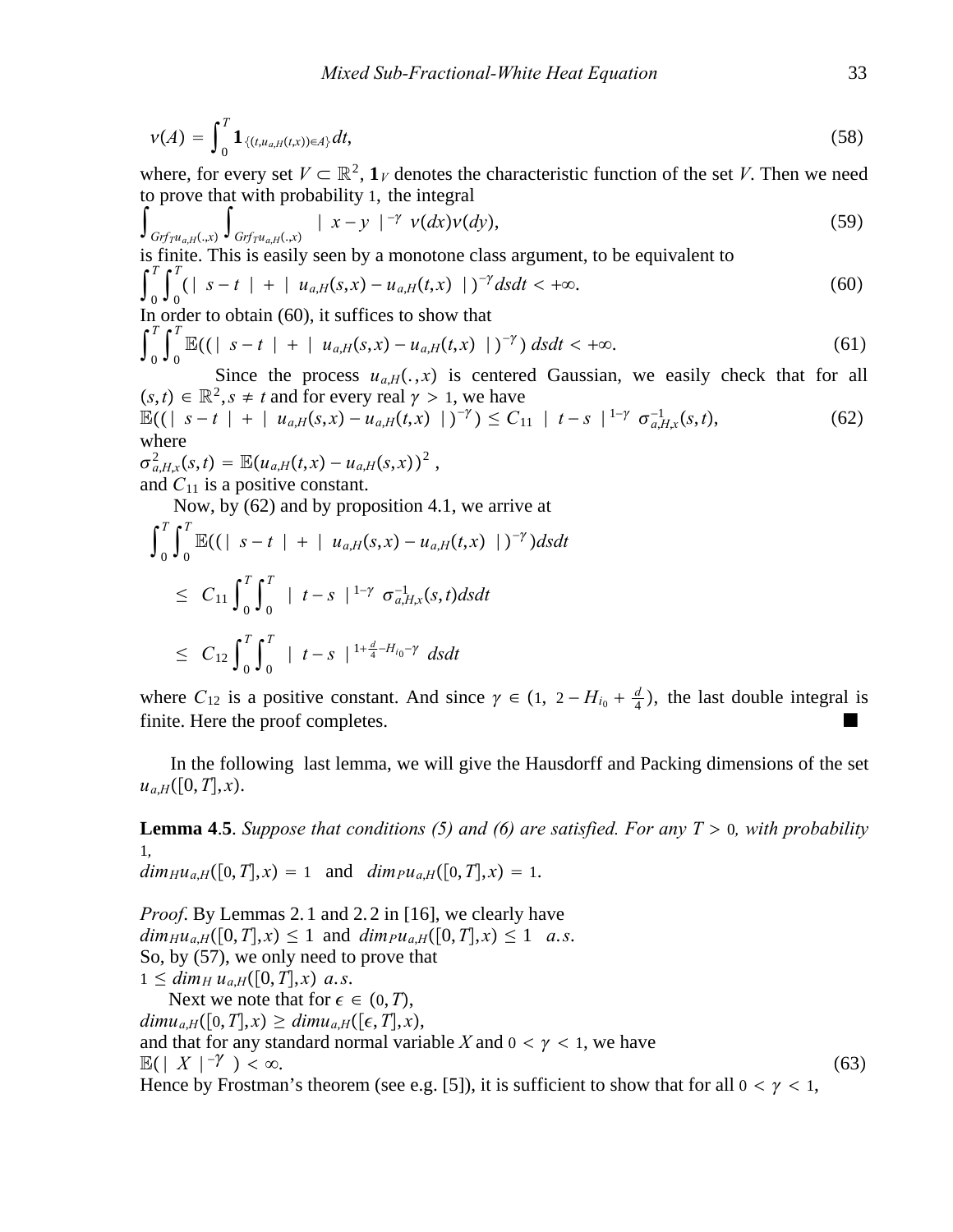34 M. ZILI

$$
E_{\gamma} = \int_{\epsilon}^{T} \int_{\epsilon}^{T} \mathbb{E}(\mid u_{a,H}(s,x) - u_{a,H}(t,x) \mid^{-\gamma}) ds dt < +\infty.
$$
 (64)

By proposition 4. 1 and (64), there exists a positive and finite constant  $C_{13}$  such that  $E_{\gamma} \leq C_{13} \int_{\epsilon}^{T}$  $T$ <sub> $\epsilon$ </sub>  $\int_{\epsilon}^{T}$  $T$  | *s* − *t* |<sup>− $\gamma$ ( $H_{i_0}$ - $\frac{d}{4}$ ) dsdt. (65)</sup>

Since  $0 < \gamma(H_{i_0} - \frac{d}{4}) < 1$ , the second member of the inequality (65) is finite, which leads to the required result.

## **Acknowledgments**

I am grateful to an anonymous referee for a number of constructive and useful comments.

# **References**

[1] R. Adler, *The Geometry of Random Fields*, Wiley, New York, 1981.

[2] R. Balan, and C. A.Tudor, The stochastic heat equation with fractional-colored noise: existence of the solution, *Latin American Journal of Probability and Mathematical Statistics* **4**, (2008), 57-87.

[3] C. El-Nouty, and M. Zili, On the sub-mixed fractional Brownian motion, *Applied Mathematics - A Journal of Chinese Universities* **30**(1), (2015), 27-43.

[4] P. Cheridito, Mixed fractional Brownian motion, *Bernoulli* **7**(6), (2001), 913-934.

[5] K. Falconer , *Fractal Geometry. Mathematical Foundations and Applications*, John Wiley and Sons, Chichester,1990.

[6] C. Houdré, and J. Villa, An example of infinite dimensional quasi-helix, in *Stochastic Models*, American Mathematical Society*,* Contemporary Mathematics **336**, 195-201, Providence, 2003.

[7] J. P. Kahane, *Some Random Series of Functions*, Cambridge University Press, Cambridge, 1985.

[8] W.V. Li and Q. M. Shao, Gaussian processes: inequalities, small ball probabilities and applications, in *Stochastic Processes: Theory and Methods,* North- Holland Handbook of Statistics **19**, 533-597, Amsterdam, 2001.

[9] M. M. Meerschaert, W. Wang, and Y. Xiao, Fernique-type inequalities and moduli of continuity of anisotropic Gaussain random fields, *Transactions of the American Mathematical Society* **365**, (2013), 1081-1107.

[10] C. A. Tudor, *Analysis of Variations for Self-similar Processes*, Springer Series Probability and its Applications, Heidelberg, 2013.